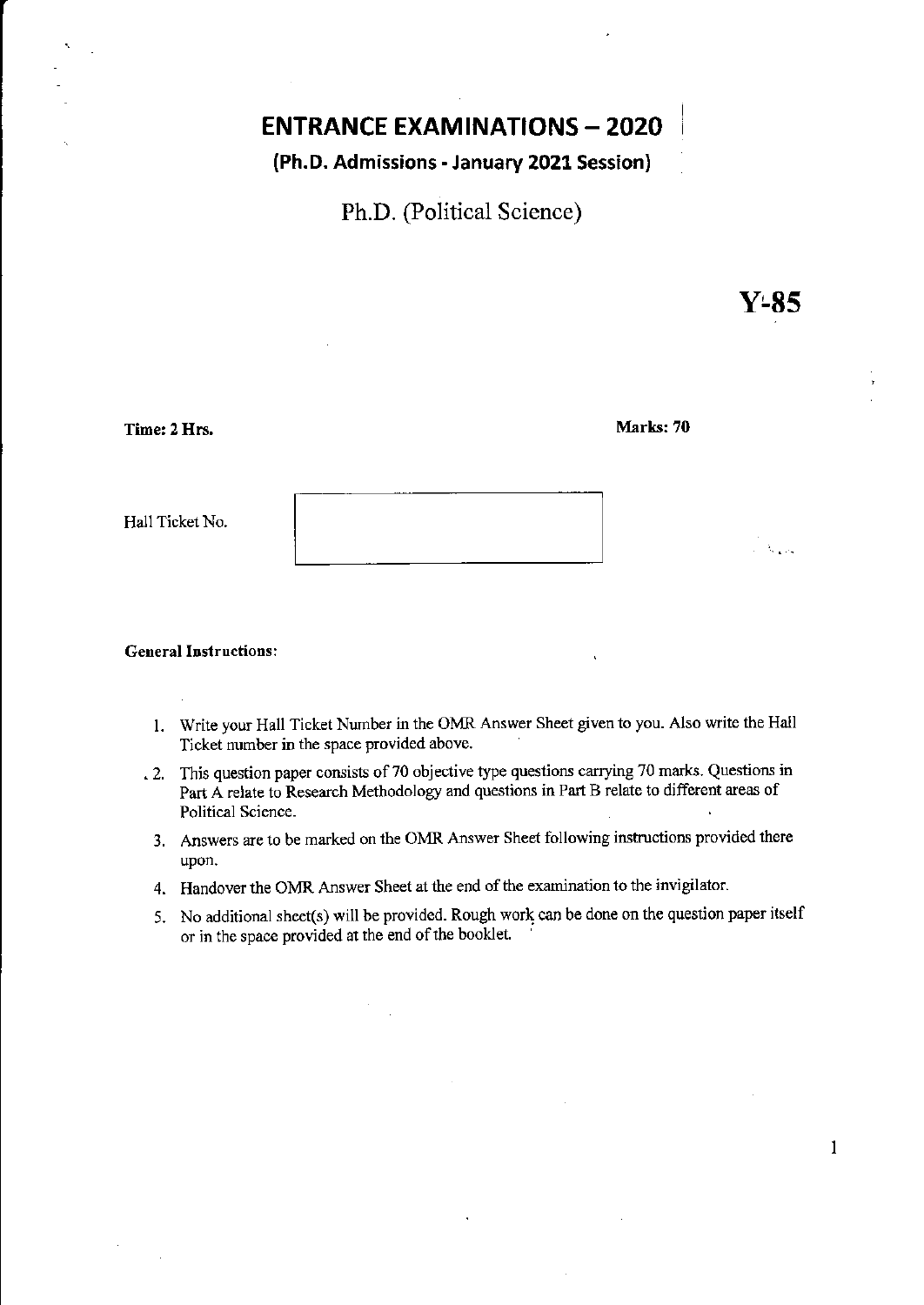## Part A

**1. Which** of the **following best describes a hypothesis?** 

- A. **Interpretation of quantitative data**
- **B. Relation between variables**
- **C. Statement of assumptions**
- **D. Main research objective**

**Answer questions 2 to 7 by examining carefully the table below on the state oftoilet facilities in households across select states according to the 2011 Census which the Swachh Bharat Mission is intended to improve.** 

| Sl. No.                 | State            | Water Closet | Pit Latrine | <b>Other Latrines</b> | No Latrine   |
|-------------------------|------------------|--------------|-------------|-----------------------|--------------|
|                         | Himachal Pradesh | 60.7         | 8.1         | 0.3                   | 30.9         |
| $\overline{2}$          | Punjab           | 59.3         | 19.2        | 0.8                   | 20.7         |
| 3                       | Rajasthan        | 27.6         | 6.5         | 0.8                   | 65.0         |
| $\overline{\mathbf{4}}$ | Uttar Pradesh    | 29.8         | 4.2         | 1.7                   | 64.4         |
| $\overline{\mathsf{S}}$ | <b>Bihar</b>     | 20.1         | 2.5         | 0.5                   | 76.9         |
| 6                       | West Bengal      | 31.9         | 25.6        | 1.4                   | 41.2         |
| 7                       | Tamil Nadu       | 41.2         | 6.0         | 1.1                   | 51.7         |
| 8                       | Kerala           | 66.7         | 28.3        | 0.2                   | 4.8          |
| 9.                      | Andhra Pradesh   | 43.1         | 5.4         | 1.1                   | 50.4         |
| 10                      | Gujarat          | 52.6         | 4.5         | 0.3                   | $\cdot$ 42.7 |
| 11                      | Maharashtra      | 43.5         | 8.8         | 0.9                   | 46.9         |

**2. On an average, what is the percentage** of households **who have no access to latrine facilities?** 

 $\ddot{\cdot}$ 

A. 45.44

B. 43.32

- C. 45.05
- D. 51.7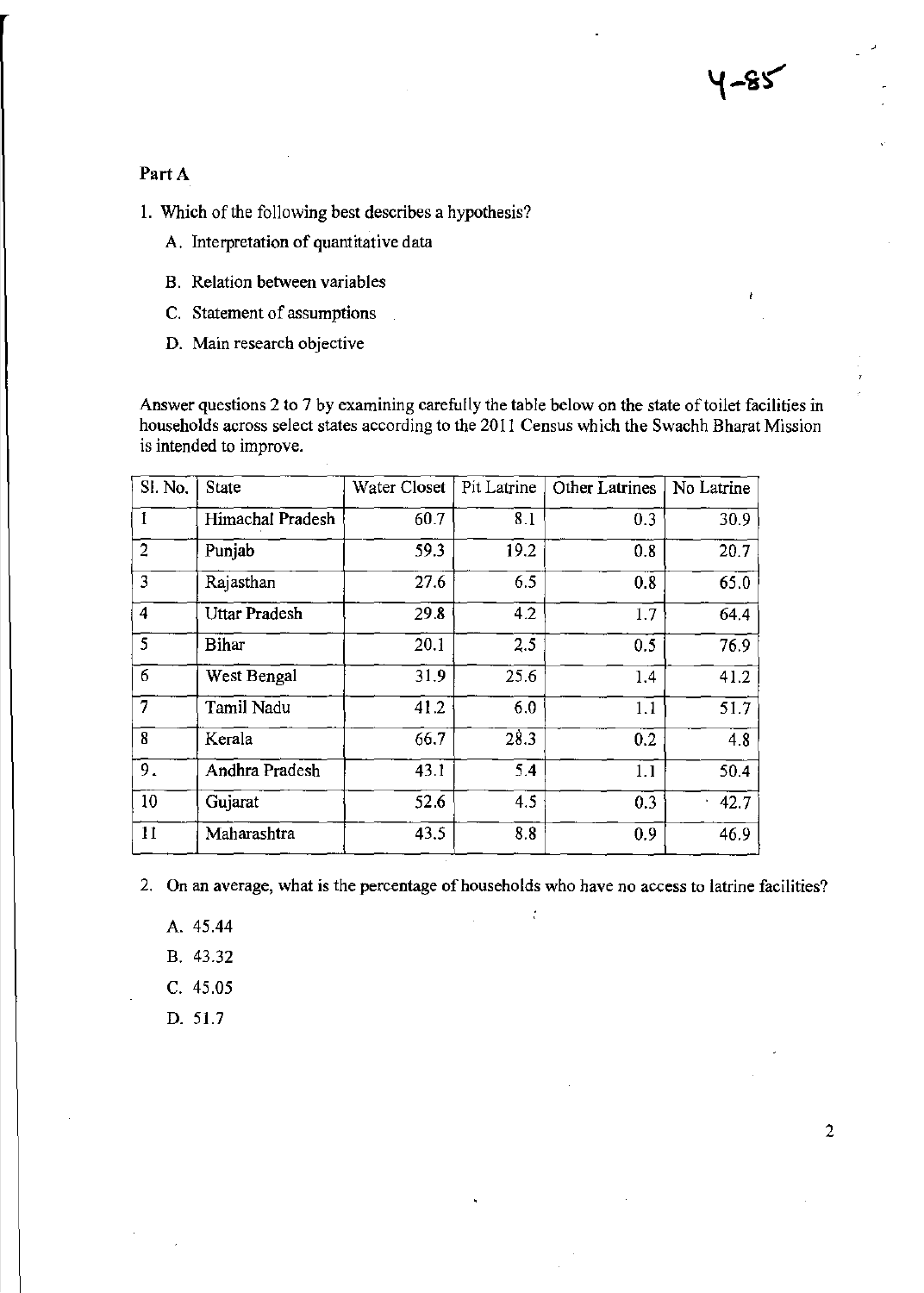- 3. Which among these states has the lowest percentage of water closets and pit latrines put together?
	- A. Rajasthan
	- B. Uttar Pradesh
	- c. Bihar

ċ

- D. Tamil Nadu
- 4. While Kerala has the highest percentage and Bihar the lowest when it comes to access to water closets, which of the following states would be the median state when it comes to access to water closets?
	- A. Andhra Pradesh
	- B. Maharashtra
	- C. Himachal
	- D. Uttar Pradesh
- 5. Which of these programmes is designed to change the given state of affairs?
	- A. One House, One Toilet
	- B. Swacch Bharat Mission
	- C. Toilets for All
	- D. Open Defecation Free India
	-
- 6. What is the total percentage of the population that has access to some form of.toilet facilities in the states of Bihar and Maharashtra?

 $\ddot{\cdot}$ 

- A. 20.1 and 43.5
- B. 23.1 and 53.2
- C. 22.6 and 52.3
- D. 76.9 and 46.9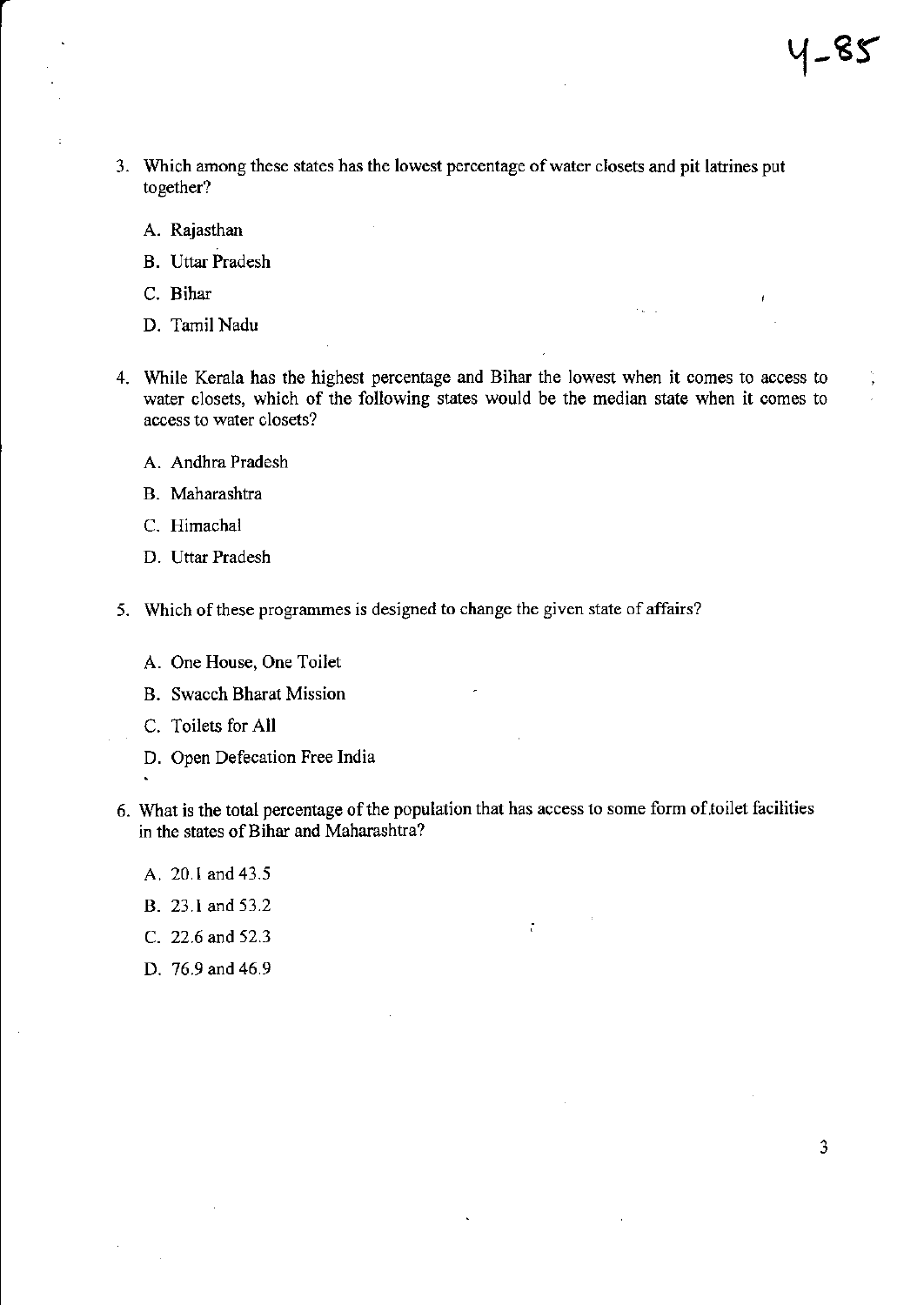- 7. From the table above, can you infer which state would have the highest number of people practicing open defecation?
	- A. Bihar
	- B. Punjab
	- C. Andhra Pradesh
	- D. Rajasthan

8. What is the range for the following set of numbers?

- 15.23,48,106,14,13,154,201
- A.47
- B. 188
- C. 02
- D. 106

Given below are the number of wickets taken by players in a recently concluded test series. Examine the list and answer questions 9 and 10 below:

A-15, B-12, C-13, D-15, E-12, F-25, H-II

9. Who is the outlier bowler?

- A. A
- B. H
- C. F
- D. D

10. If we remove the outlier bowler what would be the average number of wickets taken?

 $\frac{1}{4}$ 

- A. 15
- B. 13
- C. II
- D. 14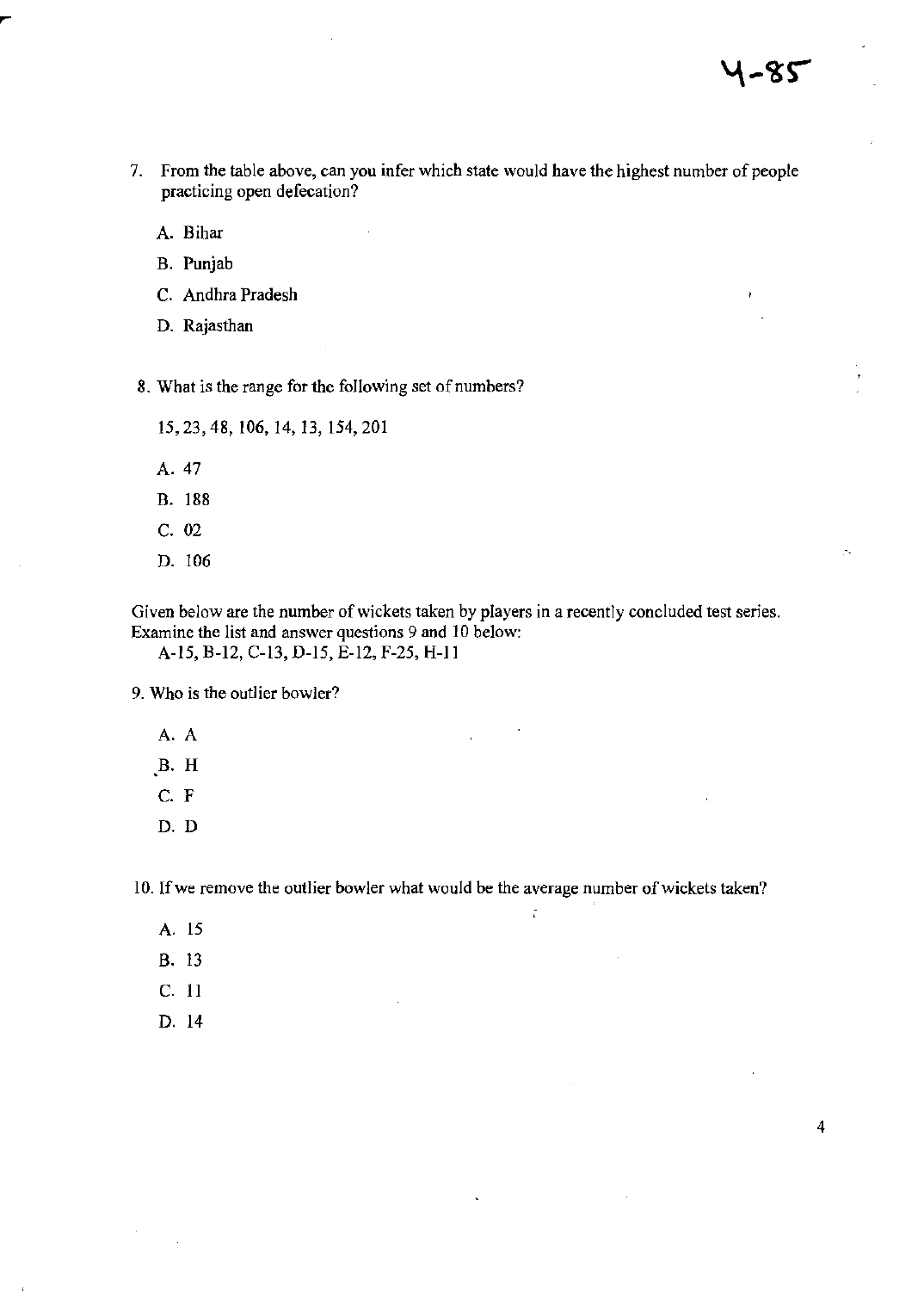11. Given below is the tax on petrol (dollars per litre) at different points of time. Calculate the % change between 2014 and 2016.

June 2014: 0.21, January 2016: 0.54, November 2016: 0.53

- A. 1.85
- B. 152.4
- C. 2.23
- D. 157.1
- 12. A social science researcher is interested in the relationship between media exposure and political values. She wants to investigate whether social media helps or inhibits our ability to develop independent political values. What would be the dependent variable in the study?
	- A. Media Exposure
	- B. Inhibition
	- C. Enhancement
	- D. Political Values
- 13. Which of the following is a concept?
	- A. Height in cm
	- B. Weight in kg
	- C. Political culture
		- D. Grades in a test

14. What is the main function of a literature review?

- A. To identify a research problem
- B. To confirm the research findings
- C. To provide a theoretical background to the study
- D. To demonstrate your ability to search for materials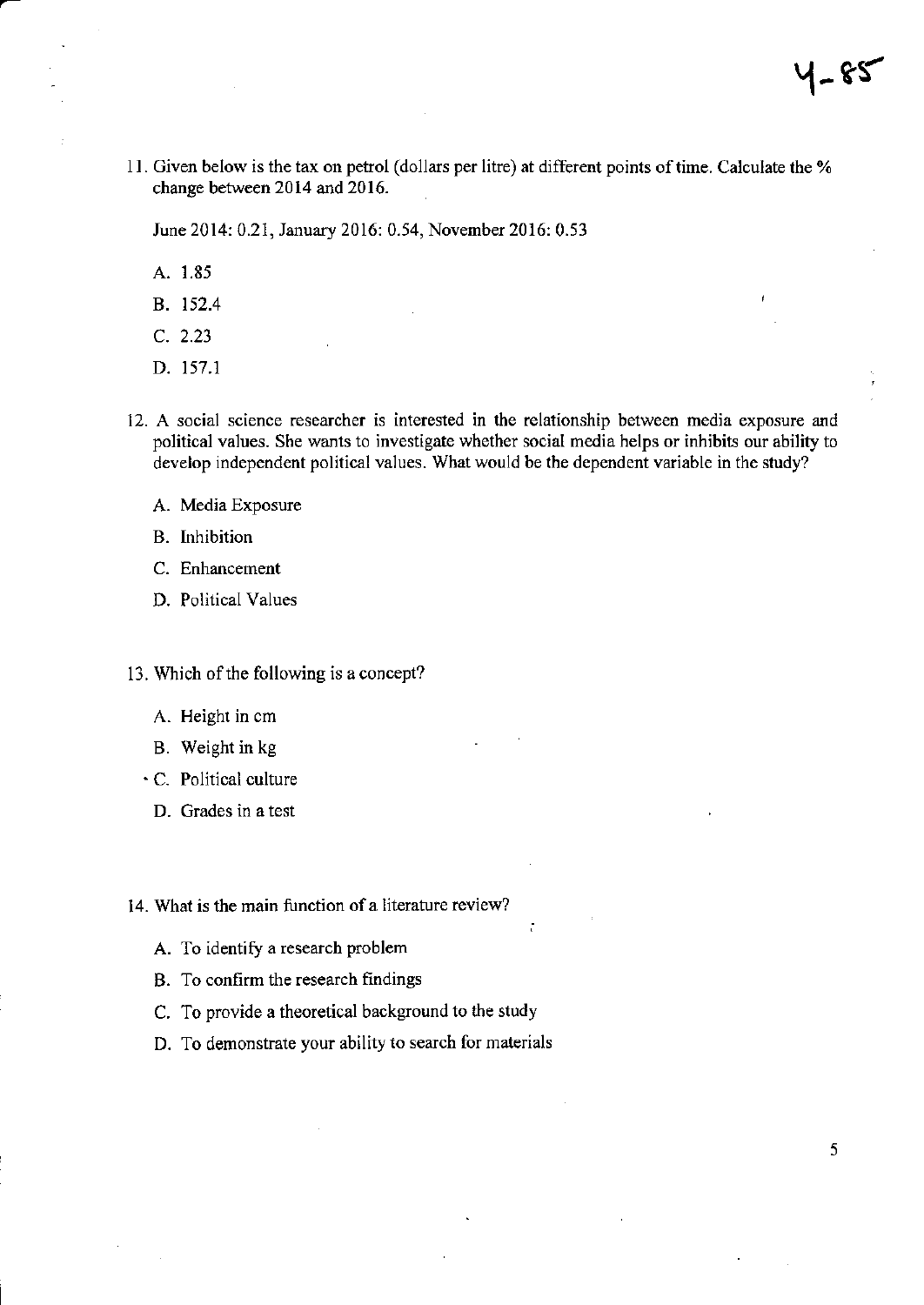- 15. Who among the following introduced the concept of 'paradigm'?
	- A. Thomas Kuhn
	- B. Karl Popper
	- C. Ludwig Wittgenstein
	- D. Paul Feyerabend
- 16. According to Weber, which of the given options can be defined as follows: "Conceptual formulations that describe and classify phenomena that approximate empirical probability."
	- A. Phenotypes
	- B. Groups
	- C. Ideal Types
	- D. Classes
- 17. What is an Unstructured Interview?
	- A. An interview in which the researcher asks questions without a predetennined order
	- B. An interview in which the researcher asks leading questions
	- C. An interview in which the researcher asks normative questions
	- D. An interview in which the researcher asks value-laden questions
- 18. In scaling-down comparative research, which of the following research designs is likely to be adopted?
	- A. Small-n
	- B. Large-n
	- C. N-medium sample
	- D. Probability sample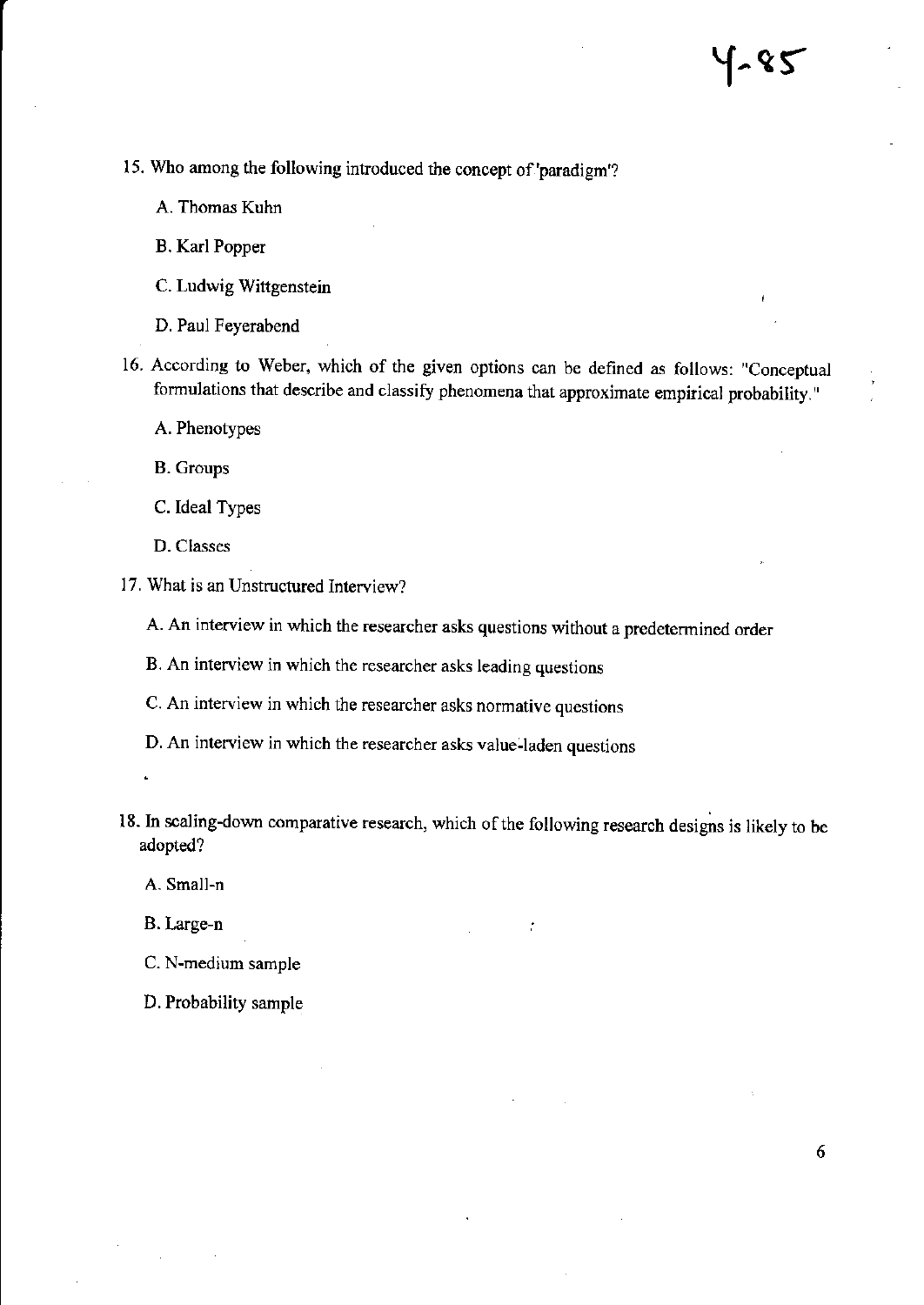7

- 19, Deductive nomological method of explanation involves
	- A. Assessing the meaning of events
	- B. Subsuming events under laws
	- C. Deducing events through oracles
	- D. Inducing events through stimuli

20. What is distinctive about Foucault's genealogical method?

- A. The search for essences and timeless origins
- B. Focus on contingencies and accidents of origins
- C. Divine creation of cosmos
- D. Metaphysics of origins
- 21. Calculate the median of the following numbers: 22,29,34,37,45,48,53,53,66
	- A.43
	- B.44
	- C. 45
	- D.53

22. An independent variable is one which is thought to:

- A. Influence or cause variation in another variable
- B. Be influenced by variation **in** another variable
- C. Occur prior to all other variables included in the hypothesis
- D. Be unrelated to the phenomenon under examination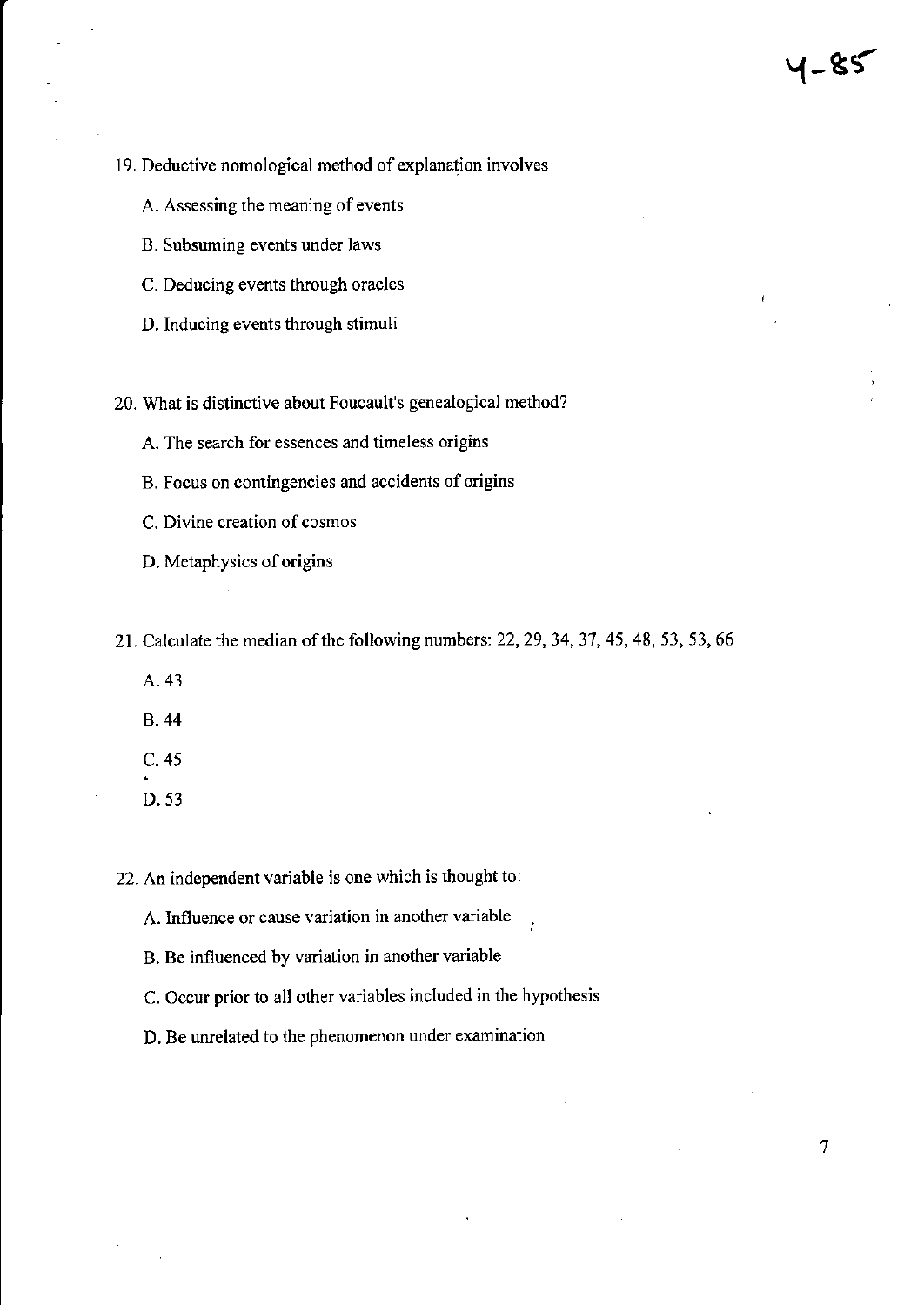23. Consider the following question posed to inmates of a hostel in a survey: "How satisfied are you with the hygeine and food quality in your hostel?" How would you describe this kind of a question?

५-४९

- A. Leading question
- B. Loaded question
- C. Open-ended question
- D. Double-barreled question

Read the passages given below and answer the questions that follow each of the passages:

#### Passage I

The establishment and growth of liberal parliamentarism and party democracy in India can be read as the consequence of an interactive process between raj liberal refonn measures and nationalist responses to them. Successive generations of a burgeoning political class acquired a stake in parliamentary institutions and became skillful in deploying them. Among the lessons they learned was learning to lose.

There was a particular division of labor in the building of political institutions. The structures and playbook for parliamentarianism, the vehicle of policy-making and deliberation, were initially supplied by Britain as it introduced legislative councils. However, Indian nationalists supplied the party, the component of the new institutions that would make them democratic.

If Britain provided a parliamentary model and Congress supplied party structure, Nehru and Gandhi, in different ways, articulated a political culture that could sustajn parliamentary institutions. They drew on different normative traditions. Nehru, educated in English political culture, provided a model of parliamentary civility, respect for opponents, restraint on those actions of the ruling party that would unfairly damage the opposition, willingness to observe rules when they were to one's disadvantage.

Gandhi's mode of conducting the nationalist movement complemented and reinforced Nehru's commitment to parliamentary procedure. For Gandhi, these rules, however, arose as much out of the philosophy of satyagraha—respect for the humanity, values, and interests of the opponent, and adherence to non-violence- as out of the British protocols. His adherence to the view that means governed ends, and not the reverse, reinforced the restraints built into the rules of a functioning parliamentary system.

By 1947, the colonial and nationalist experience had equipped India's growing political class with knowledge of parliamentary institutions, electoral processes, and party organization.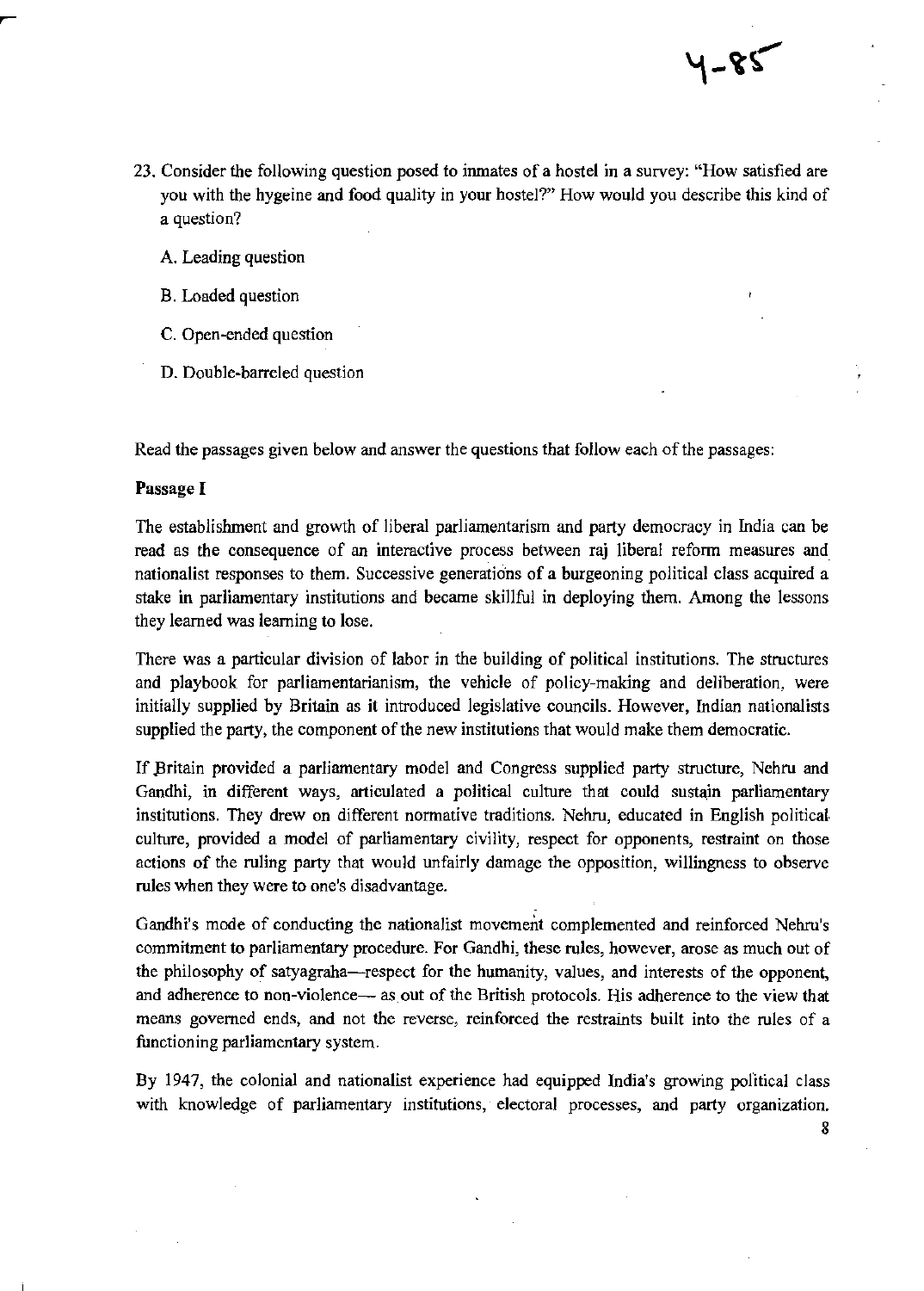Starting with the municipal government in the 1870s and extending through the Morley-Minto reforms of 1909, the Montagu-Chelmsford reforms of 1919 and into the reforms of the Government of India Act of 1935, India's political class learned a good deal about how to operate legislative, electoral and party institutions.

The legislative experience was paralleled by the organizational experience accumulated by Congress, an experience that served it when, at independence, it had to organize itself as a political party. Much of the organization building was the work of Gandhi, whose reputation for spirituality and whose role as architect of civil disobedience tend to obscure his capacities as an organizational genius. In 1920, he transformed the Congress from an institution catering to anglicized elites to a popular organization capable of reaching into the urban lower classes and rural areas. In consequence, Congress emerged at independence with broad experience in popular participation and as a political class capable of deploying wide-reaching networks.

Nevertheless, Congress developed ideas about "loyal opposition" and learning to lose from its own internal governance experience and political rivalries, as well as in its relationship to the British colonial state. The first of the internal battles over strategy, ideology, and leadership that contributed to Congress learning to lose was the split in December of 1905 between the "extremists" and the "moderates." The moderates led by Gokhale prevailed, and Tilak and the "extremists" were expelled. When Gandhi assumed leadership of the Congress in 1920, part of his appeal was his ability to combine the moderates' non-violent means for self-rule with the direct action of the extremists. The various resolutions of the Surat split between the moderates and extremists helped Congress learn to lose by normalizing the practice of dissent and opposition.

Another split occurred in 1922 over the issue of "Council entry," resulting in the formation of the Swaraj Party. When Muslim-Hindu differences erupted in the mid-1920s, the Swaraj Party split  $(in 1926)$ , with some members joining the Hindu Mahasabha and some rejoining the Congress. Again, as in 1907, the idea and practice of dissent and opposition had been normalized.

Less visible to the public gaze but important for developing a political culture within the Congress that recognized learning to lose were momentous struggles between its pre-eminent leaders, Gandhi and Nehru. The first of these struggles took place in 1927-9 over whether Congress should continue, as Gandhi believed it should,:with the political objective of Dominion Status or, as Nehru advocated, change its objective to puma swaraj, complete independence. The struggle was intense, involving competition for the loyalty of the younger generation. It took place behind the scenes during Congress' annual sessions in December 1927, 1928, and 1929. Gandhi "lost," but in a prudent gesture of conciliation, himself offered the resolution for puma swaraj at the annual session in 1929. The pre-eminent leader of the Congress enacted a visible and exemplary instance of losing to his rival.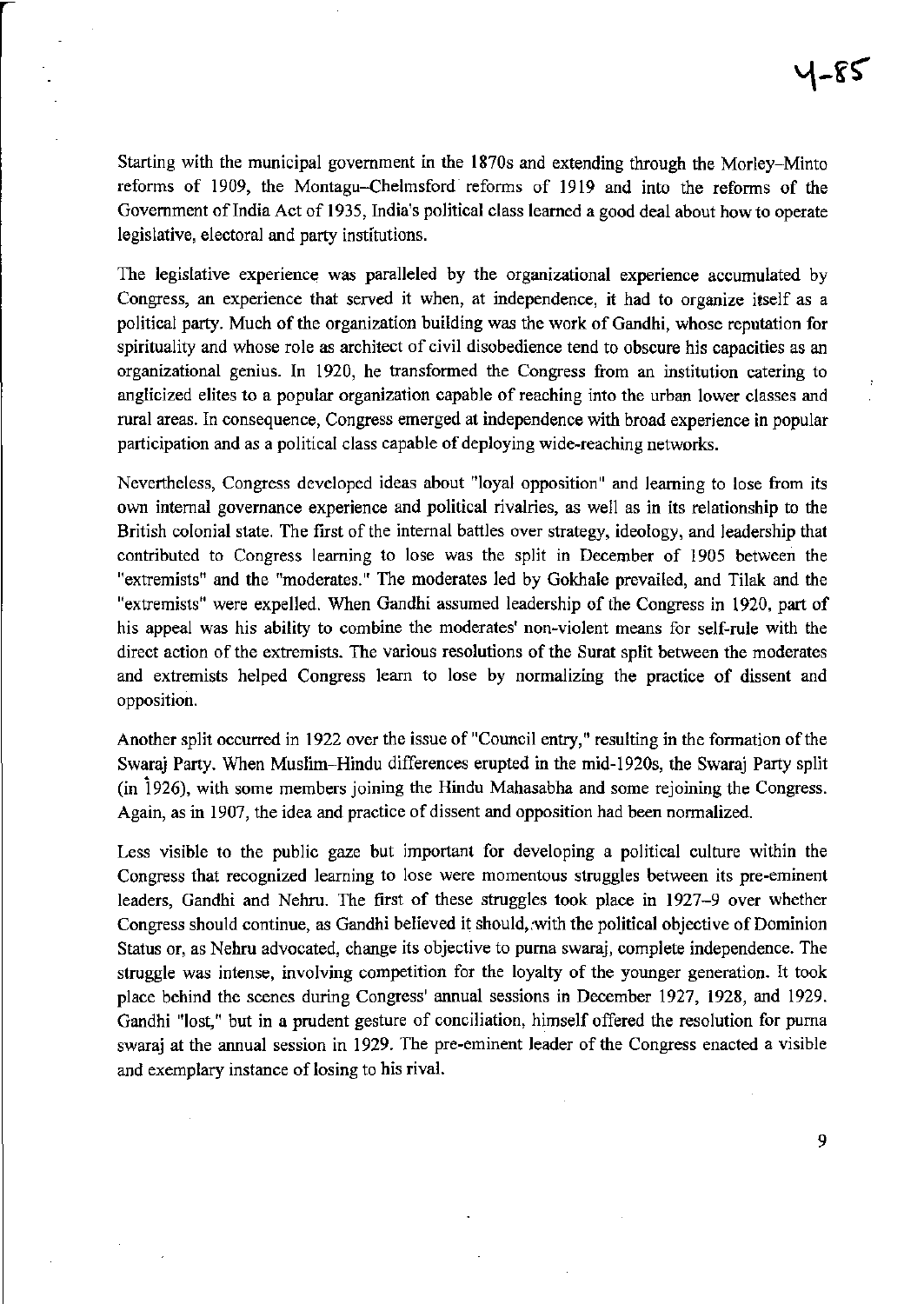This experience and others like it fostered an expectation that dissent and opposition need not be subversive, destabilizing, or destructive. Congress' experience with internal struggles normalized the idea of regulated conflict. Congress' political culture made it possible to rule and be ruled in tum. Losers could acquiesce in their loss because they could expect to become winners.

(Adapted from: "Congress learns to lose: From a one-party dominant to a multiparty system in India", Susanne Hoeber Rudolph and Lloyd I. Rudolph, *Political Transitions in Dom'inant Party Systems: Learning to Lose,* Edward Friedman and Joseph Wong (eds) New York: Routledge. 15- 41.)

24. According to the authors of this article, 'learning to lose' contributed to:

- A. The suppression of dissent in the party and government
- B. The working of democracy and parliamentary institutions
- C. Sorting out differences between leaders and the followers
- D. Achieving independence from the British colonial rule

25. Which of the following statements is/are true?

Statement I: The nature of the colonial experience played a critical part in Indians acquiring a stake in parliamentary institutions.

Statement II: The possibility of realizing the principle of ruling and being ruled in turn was a reality in British ruled India.

A. I and II are false

B. I and II are true

C. I is true but II is false

D. I is false but II is true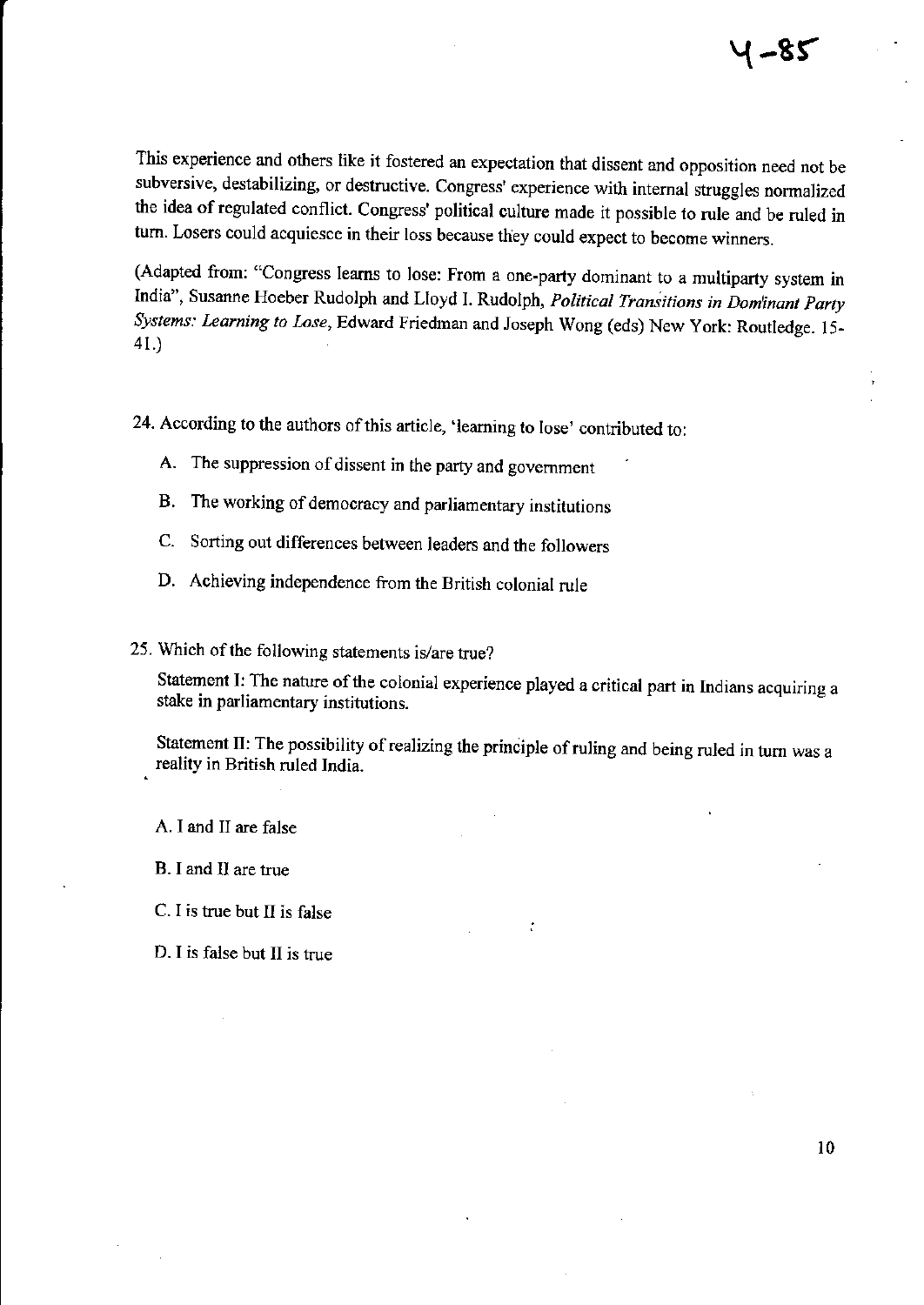- $1 85$
- 26. Which of the following statements is/are true? Statement I: In a functioning democracy, winners do not take revenge on their opponents by

abusing the powers of their office.

Statement II: In a functioning democracy, losers accept the results of an election that has been adjudged free and fair and consent to be governed by the winners.

A. I and II are false

B. I and II are true

C. I is true but II is false

D. I is false but II is true

27. What are the conclusions one can draw from this passage?

1. During the colonial rule, one could dissent and oppose and also hold the government accountable.

- 2. Parties learn and draw from a repertoire of historic experiences and strategies.
- 3. Dissent and opposition need not always be subversive and destructive.
- 4. Dissent and opposition challenge were not tolerated within the Congress.

A.l,2and4

B.2and3

C.3and4

D. 1 and 2

#### Passage II

Over the past few years there has been increasing discussion about India and its 'soft power' although the term is often used loosely. State power, according to Nye, is the ability to influence the behavior of other states in order to secure desired outcomes (Nye 2004). A state can coerce other states with force, threats, and bribes, or induce consent. According to Nye, a country's soft power rests on three main resources: 'its culture (in places where it is attractive to others), its political values (when it lives up to them at home and abroad), and its foreign policies (when others see them *as* legitimate and having moral authority)' (Nye 2011: 84).

Soft power thus can influence the preferences and behavior of other states through seduction. Moreover, with the diffusion of power and the rising power of non-state actors in the twenty-first century, the use of hard power for economic and even geostrategic gain is often too costly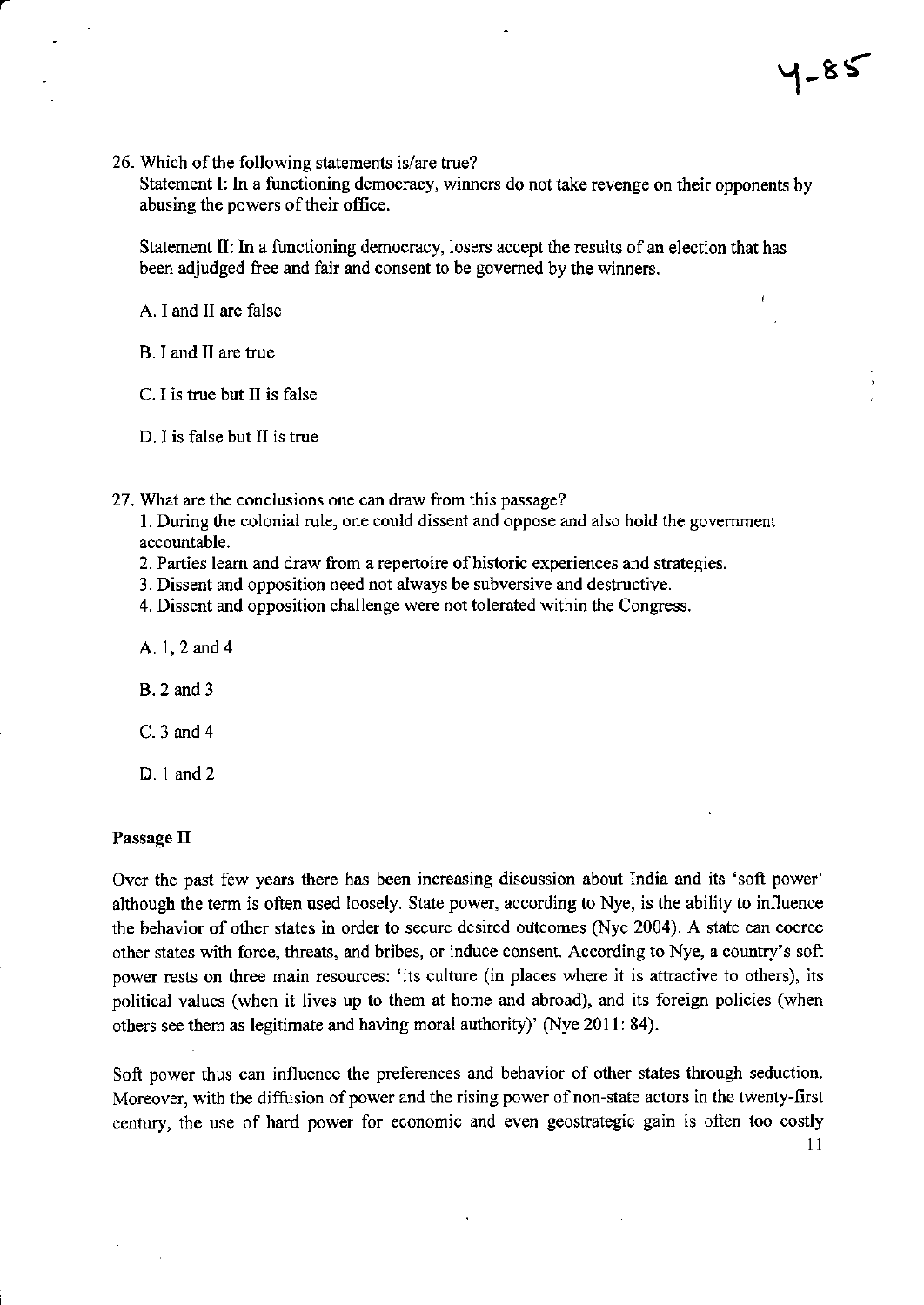relative to the anticipated gains. A vibrant and open culture, values such as democracy, respect for human rights, guarantees of a free press, and a foreign policy seen as just are factors that are deeply seductive. However, soft power is largely intangible and hard to shape by the policies of governments. Soft power resources often lie beyond the control of governments and perform their magic indirectly, often taking years to bolster a country's image (Nye 2004; Codevilla 2008).

a

India's soft power resources have changed dramatically over the past 25 years, particularly since the turn of the century. India has a very old culture, hosted several of the world's oldest civilizations, is the birthplace of Hinduism and Buddhism, the home of yoga and of approaches to alternative medicines, contributed the idea of 'zero' and the decimal system to mathematics, and has made large contributions to other sciences, including astronomy, but these achievements were unharnessed. More recently, Bollywood has risen to produce more movies than any other country in the world and has the highest number of theater admissions, as well as ranking among the top ten countries in terms of box office revenue in US dollars.

Similarly, India's democratic political values, even after 18month emergency under Indira Gandhi in the 1970s, are globally attractive. India's democracy is the largest in the world and has endured despite the country's lower-middle income status. Indeed, India's ability to sustain democracy in spite of its economic limitations is particularly impressive to other developing countries which often find the political models of the industrialized countries remote due to their wealth.

Foreign policy has also formed part of India's soft power appeal. Indian foreign policy, in the decades after independence, sought to forge a policy that navigated between the two Cold War superpowers, co-founding the Non-Aligned Movement and becoming a founding member of the<br>United Nations. Though Indian foreign policy by the 1970s was more closely aligned with the Soviet Union, from which it subsequently procured much of its military hardware, it remained active in trying to articulate a policy separate from that of either superpower.

(Source: Rani D. Mullen, "India's Soft Power," in The Oxford Handbook of Indian Foreign Policy, eds. David M. Malone, C. Raja Mohan and Srinath Raghavan. 2015. New York: Oxford University Press, p. 190.)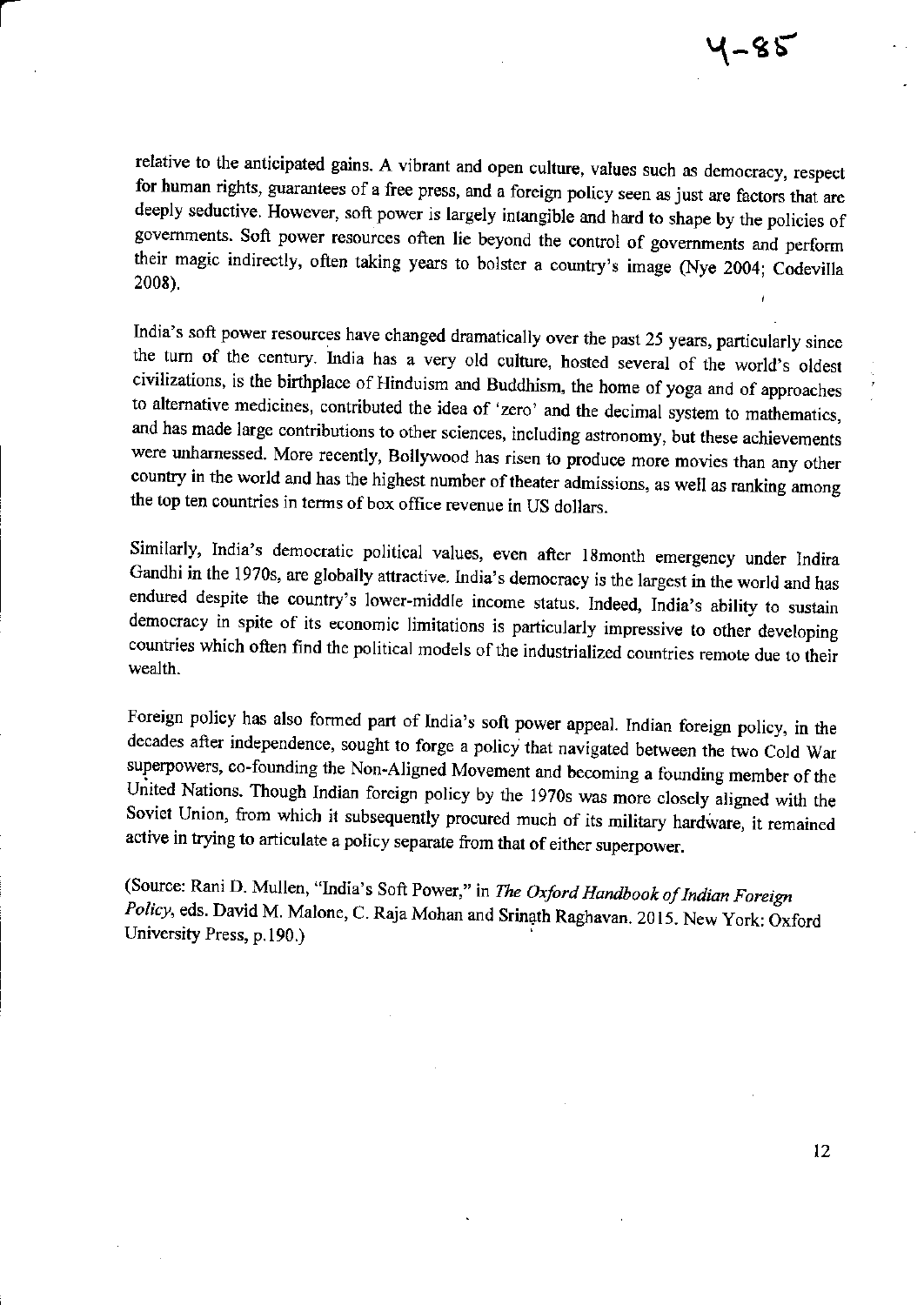28. On which of the following attributes is soft power based according to Prof. Joseph Nye? 1. Cultural values II. Political Values III. Foreign policies IV. Check-book diplomacy

Choose the correct option from the following:

A. I, II, III and IV

B. I, II and III

C. II, III and IV

D. I, II and IV

29. The employment of hard power for economic and geo-strategic gains is paying less due to:

- A. Diffusion of power
- B. Demise of nation states

C. Rise of authoritarian systems

D. Rise of global commons

- 30. On the basis of the above passage how do you asses India's foreign policy in the decades after independence?
	- A. Closer to Western democratic systems
	- B. Closer to authoritarian systems
	- C. Inward and autarkic
	- D. Neutral and independent
- 31. What according to this passage are the sources of India's soft power?
	- A. Yoga and Vedic philosophy
	- B. Films and Theatrical performances
	- C. Yoga, alternative medicine, Hindi films
	- D. Hinduism, Buddhism, and Jainism

4-85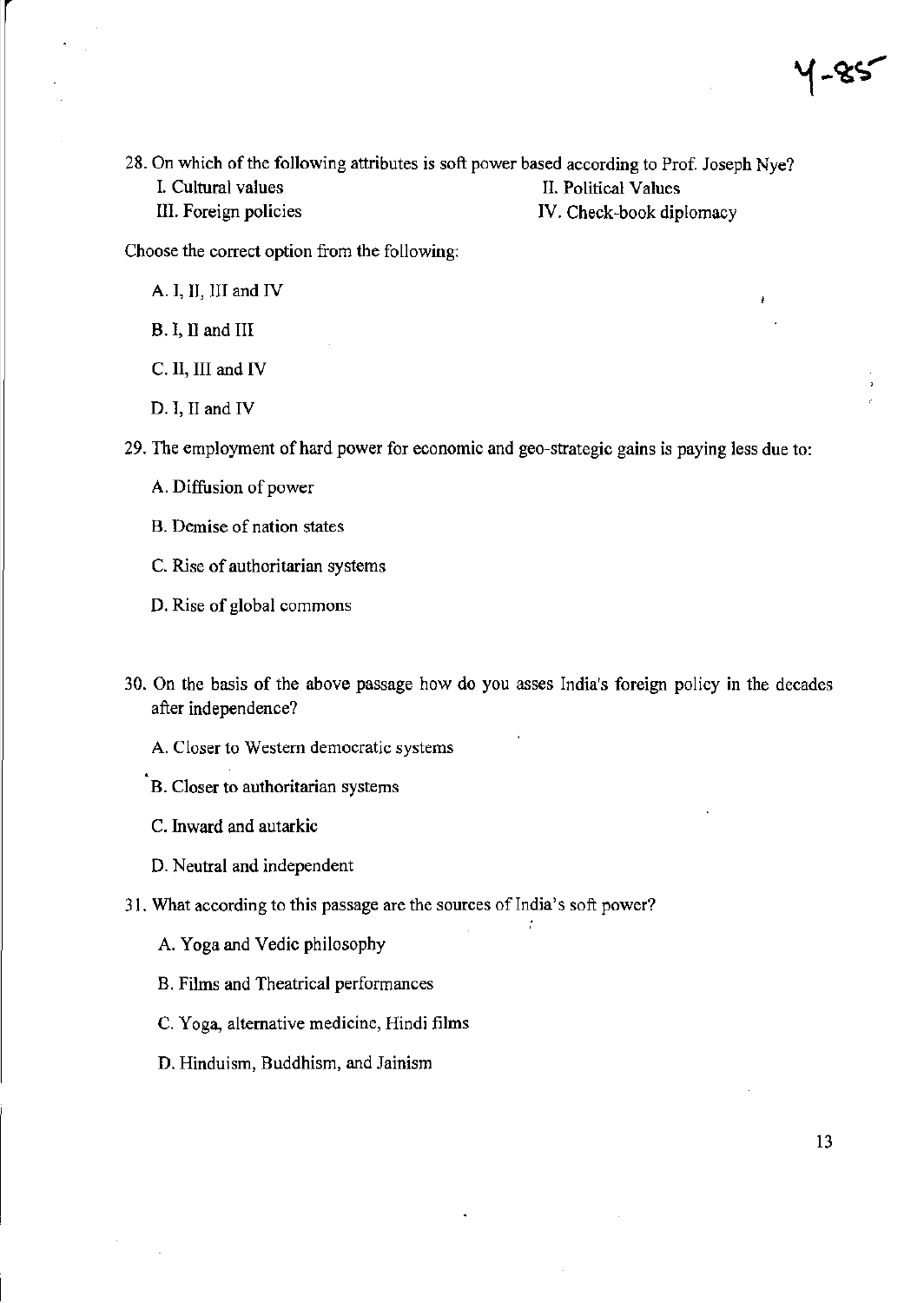#### Passage **III**

Since politics is talk, political skill requires wit, and politicians are remembered for their phrases. Winston Churchill is remembered both for the speeches which articulated 'the lion's roar' during the Second World War and for a string of witticisms, some of them malicious, like his description of Clement Atlee as 'a sheep in a sheep's clothing.' Lincoln's political success came from his wisdom, but it is hard to imagine his political skill without his dazzling oratory. ..That culture has been destroyed by the trivialising effect of radio and television, which provide such abundant distraction for the mind that politics must be fitted into a much smaller space, the 'sound bite.' The sound bite belongs to the simplified world of the slogan and the banner, but this does not diminish the need of the politician for the phrase maker. In modem democracies, a politician is a spokesman for some broadly based opinion, and what he or she hopes to become is the holder of an office. Spokesmanship and office are the polarities within which the men and women who go in for politics must live, and each reveals much about politics. Spokesmanship is representation, and modem government must be conducted by the representatives rather than by the citizens themselves because legislative enactments, often hundreds of pages long are too complicated to be mastered without unusual skill and attention. But the representative function of the politician begins long before policies emerge. It is the skill of constructing a position that will harmonize conflicting desires. The superficial critic of politicians can see the vagueness and indeterminacy which are certainly often necessary for this, but generally fails to appreciate the trick of finding some essence of an issue that can unite different opinions. A skillful politician resembles the magician in his capacity to set an object before the mind of one audience while keeping it invisible to others, sometimes in the same hall. Simple minded rationalists sometimes stigmatize this characteristic of politicians as nothing but support-seeking duplicity, and journalists have taken to 'decoding' their speeches and disclosing the supposed 'message' behind the words. Better understood, this technique is the tact which allows people with very different judgments and preferences to live together in one society...

The politician is also circumscribed by the responsibilities of his office. The raw brutalities of power are largely converted into the suavities of authority, and it is important to distinguish these two phenomena. The outsider is often impressed by the power of those who hold important positions in the state, but power, while attractive as a kind of melodrama, is mostly exaggerated. The office of the prime minister or president is constitutionally limited, and idealists quickly find that their capacity to improve the world requires whole streams of concessions they would prefer not to make. As Harry Truman remarked: 'About the biggest power the President has is the power to persuade people to do what they ought to do without having to be persuaded'. The power of an office is merely the skill by which a ruler can use his authority to get the right things done. Otherwise, when people talk of 'power', they merely mean the pleasure an office holder may get from a purely personal exercise of the will, which is basically a trivial thing. Most trivial of all is the pleasure in being the constant focus of attention in public places, and the capacity to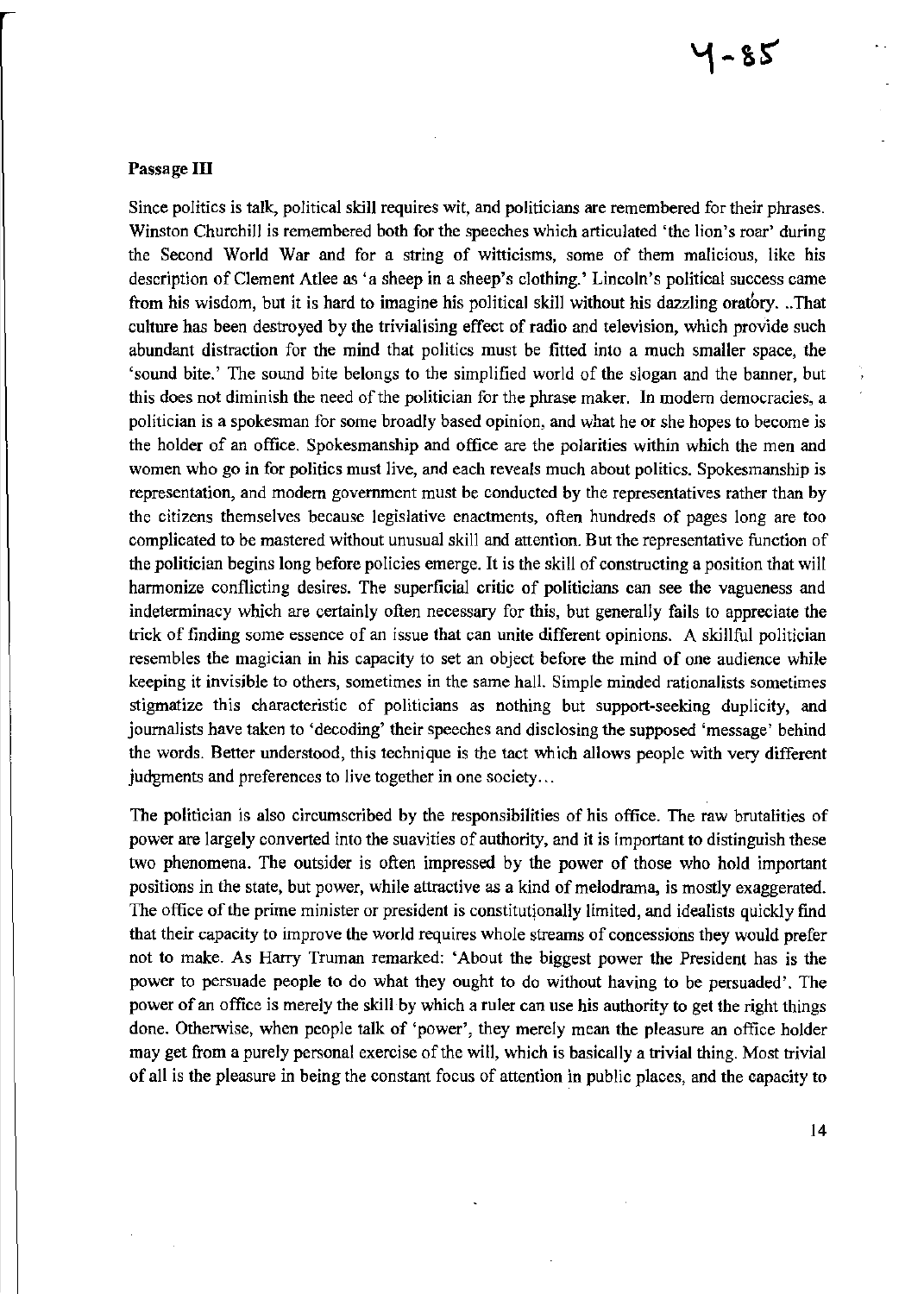$4 - 85$ 

please-but also frustrate-the ambitious people by whom the politician is surrounded. It can no doubt be exploited for illicit purposes.

(Source: Kenneth Minogue, *Politics: A Very Short Introduction)* 

- 32. Which of the following correctly captures the author's counsel?
	- A. Politicians must be duplicitous
	- B. Politicians must be vague and ambiguous
	- C. Politicians must tactfully weave together different opinions
	- D. Politicians must be only eloquent
- 33. Which of the following applies to idealists?
	- A. They don't wish to hold power
	- B. They don't wish to make compromises
	- C. They don't wish to change the world
	- D. They don't wish to persuade

34. What do ordinary people think of holding power? .

- A. That it is trivial
- B. That it is frustrating
- C. That it is pleasurable
- D. That it is unimaginable
- 35. The pleasure of holding office may come from
	- A. Being a constant focus of attention in public
	- B. Ability to favor some ambitious people
	- c. Ability to impose one's will on others
	- D. All of the above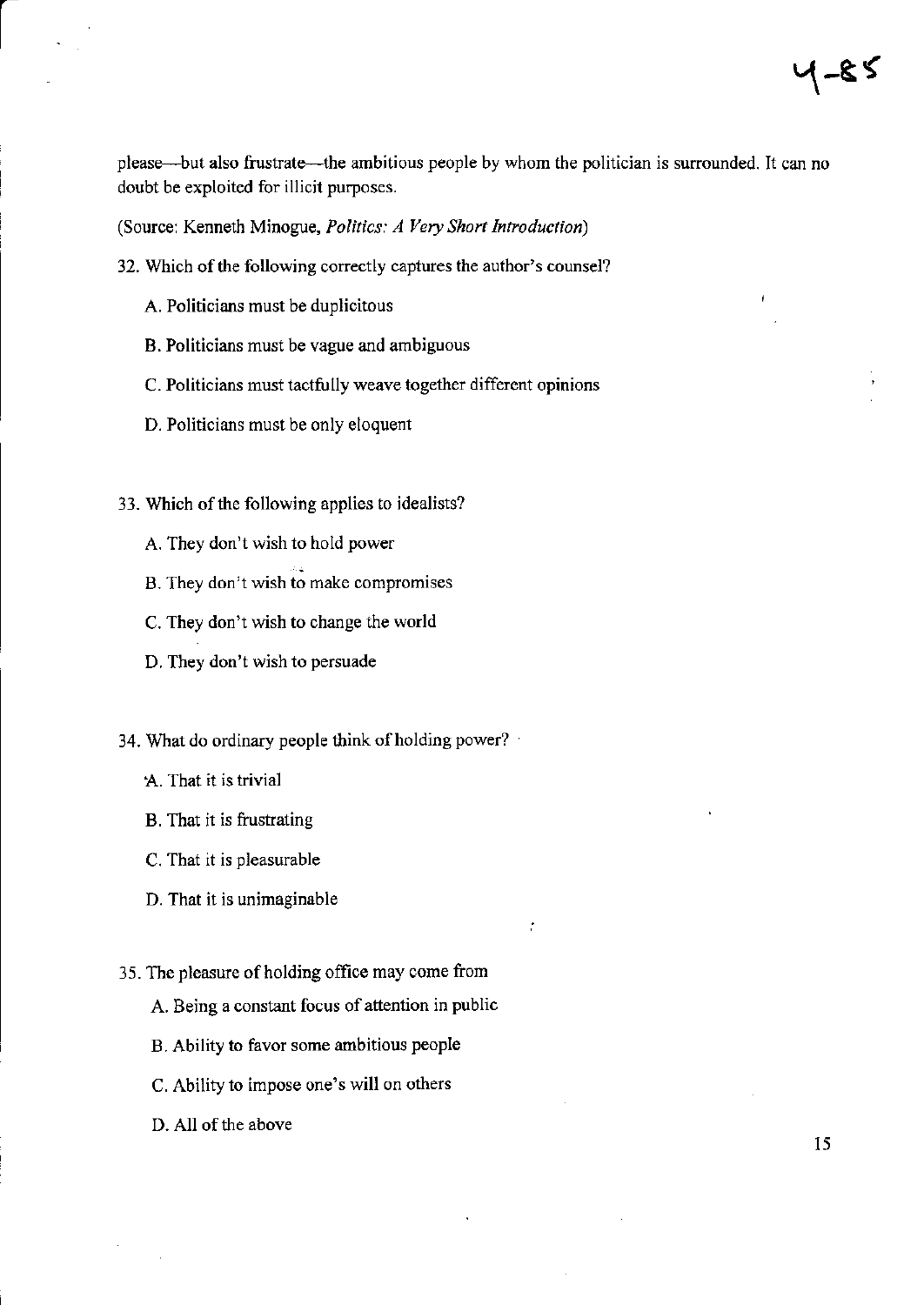# 78-1

#### Part B

t

- **36. A party whip ensures that** 
	- **A. Party leaders work in their areas**
	- B, Party supporters help the party
	- **C. Party discipline is maintained in the legislature**
	- **D. Party participates in social activities**
- **37. Which is the correct chronological order for the following?** 
	- **I. Chernobyl nuclear accident**
	- II. Bhopal gas tragedy
	- **III. Fukushima nuclear accident**
	- **IV. Hiroshima bomb dropping**
	- A, IV, I, II, III
	- B. IV, I, III, II
	- C, II, I, III, IV
	- D, IV, II, I, III
- **38. The tenn 'Balkanization' means** 
	- **A. Division of a state into smaller units**
	- ~B. **Unification** of territories
	- **C. Fonning of a federation**
	- **D. Bulk of environmental policies**

**39. Ecocentricism is a** belief in

- **1. Anthropocentric attitude**
- **II. Nature-centredness**
- **III. More human interaction**
- **IV. Nature-human egalitarianism**
- A, I and IV
- B. II and III
- C, II and IV
- D, III and IV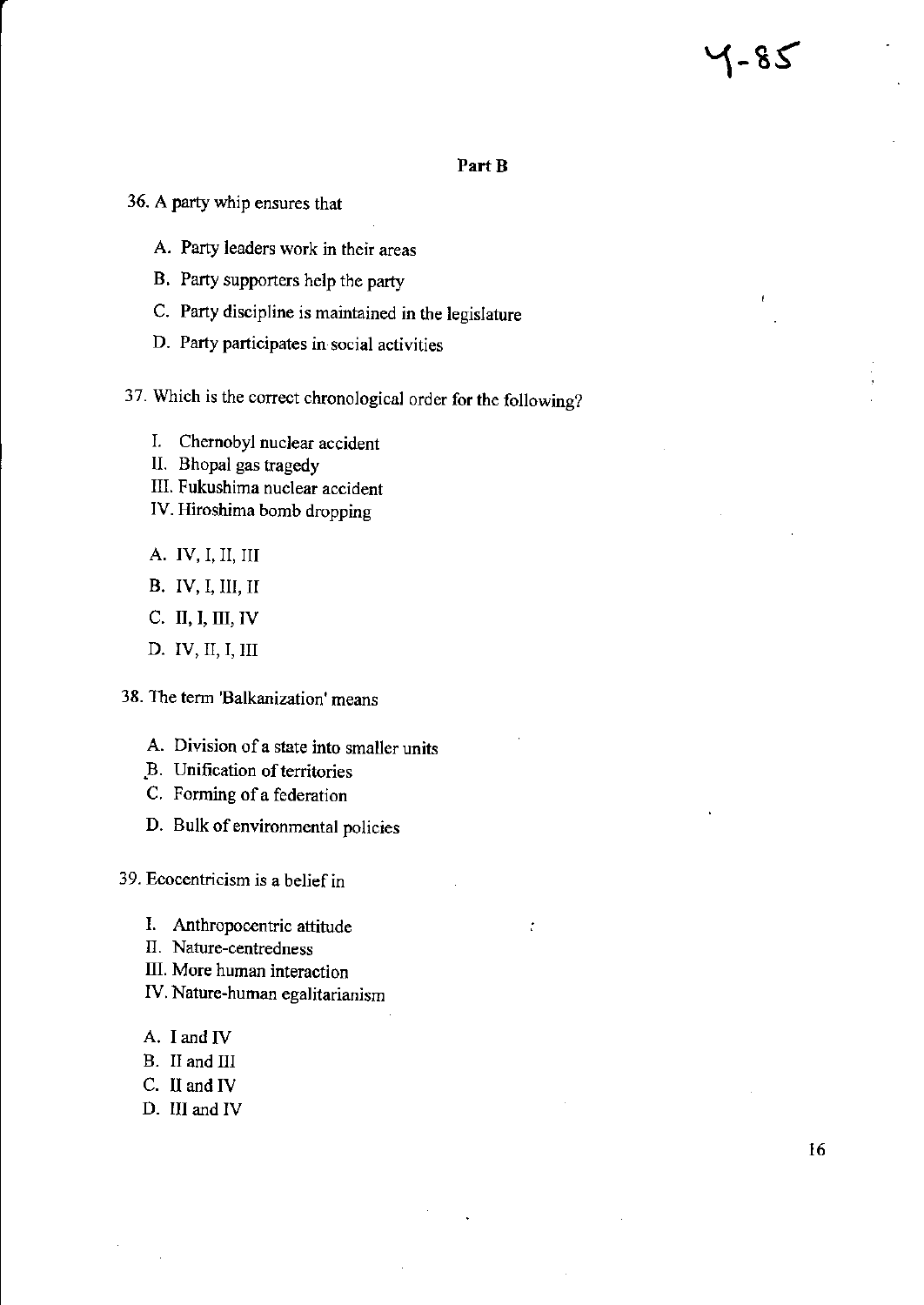**40. Match the countries to the electoral systems that they follow:** 

l. Japan

II. UK

**III. Argentina** 

**2.Mixed system** 

**1. Proportional Representation** 

3. Plurality system

- A. 1-3, II-I, III-2
- B. 1-2, II-3, III-I
- C. 1-2, II-I, III-3
- D. I-I, II-3, III-2

**41. Match the following scholars with the approaches they deployed in comparative politics:** 

| I. Historicism              | 1. Max Weber    |
|-----------------------------|-----------------|
| II. Empiricism              | 2. Karl Marx    |
| III. Political Sociology    | 3. David Hume   |
| IV. Behavioralism           | 4. David Easton |
| A. I-2, II-3, III-1, IV-4   |                 |
| $B. I-3, II-1, III-2, IV-4$ |                 |

D. 1-4, I1-2, III-I, IV-3

**42. While presenting a critique** of Neorealism, **who made the case for 'Subaltern Realism'?** 

÷

A. Mohammed Ayoob

C. 1-2, I1-4, III-3, IV-I

B. **Samir Amin** 

**C. K warne Nkrumah** 

D. Mahmood Mamdani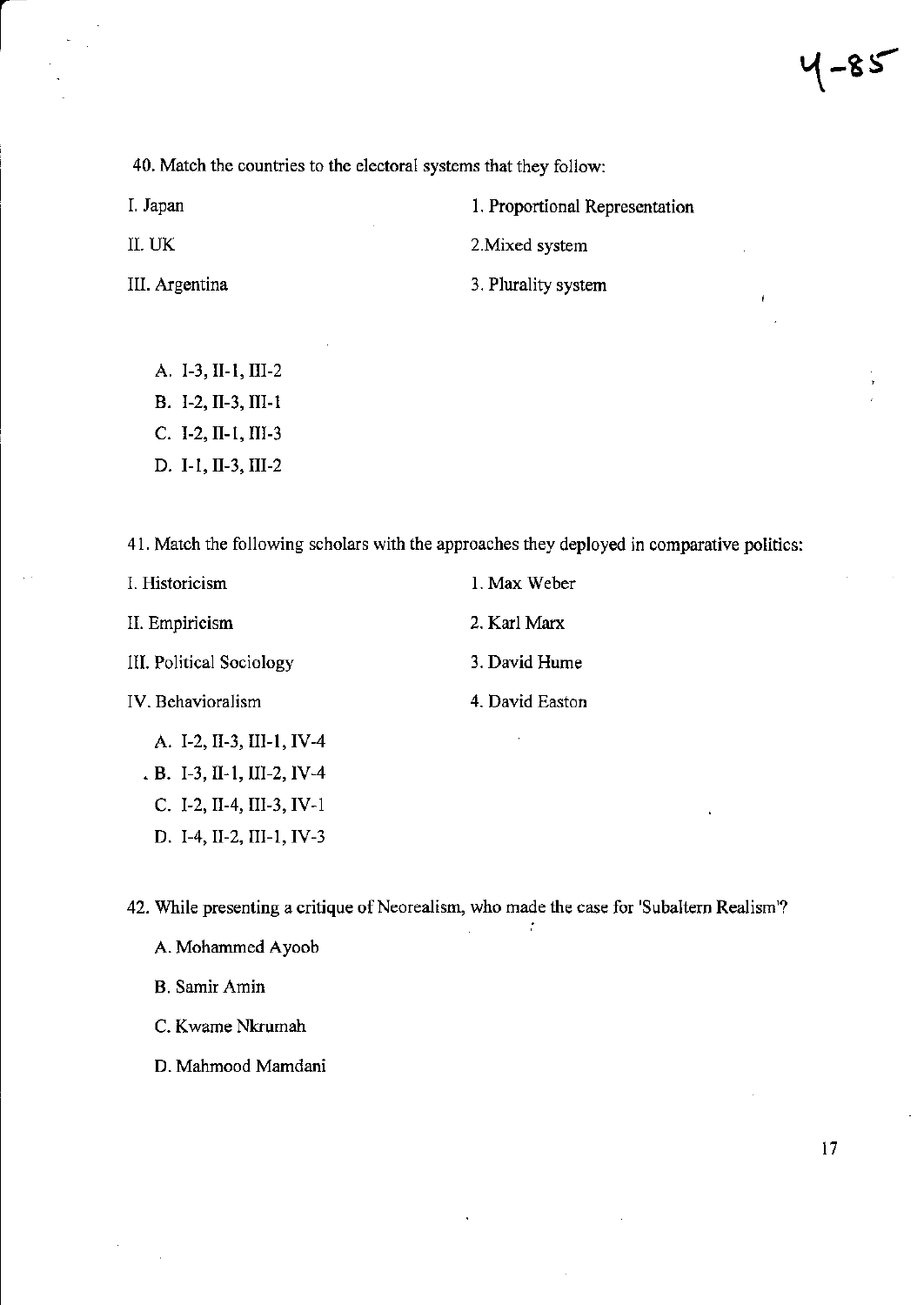- 43. Arrange the following in chronological order, starting with the earliest:
	- 1. End of the Apartheid in South Africa
	- II. Rhodes Must Fall Protests
	- III. Jasmine Revolution of Tunisia
	- IV. Tiananmen Square Protests
	- A. IV, III, II, I
	- B. IV, I, III, II
	- C. I, III, IV, II
	- D. I, II, IV, III

44. Match the following titles of books to the names of the corresponding authors:

| I. Nations and Nationalism since 1780   | 1. Hedley Bull      |
|-----------------------------------------|---------------------|
| II. The Anarchical Society              | 2. John Mearsheimer |
| III. Man, the State and War             | 3. Eric Hobsbawm    |
| IV. The Tragedy of Great Power Politics | 4. Kenneth Waltz    |
| A. I-4, II-2, III-1, IV-3               |                     |
| B. I-3, II-1, III-4, IV-2               | ٠                   |

C. I-2, II-1, III-3, IV-4

D. 1-3,11-4, III-2, IV-I

45. Which of the following statements are true?

I. Human Rights are universal but are alienable by respective States.

II. Human Rights are limited to the arenas of civil and political but not socio-cultural.

III. The global human rights regime is based on national implementation of international norms.

- IV. The International Bill of Human Rights provides an authoritative list of interdependent, indivisible and universal human rights.
	- A. III & IV B. I & II C. II & III D.II&IV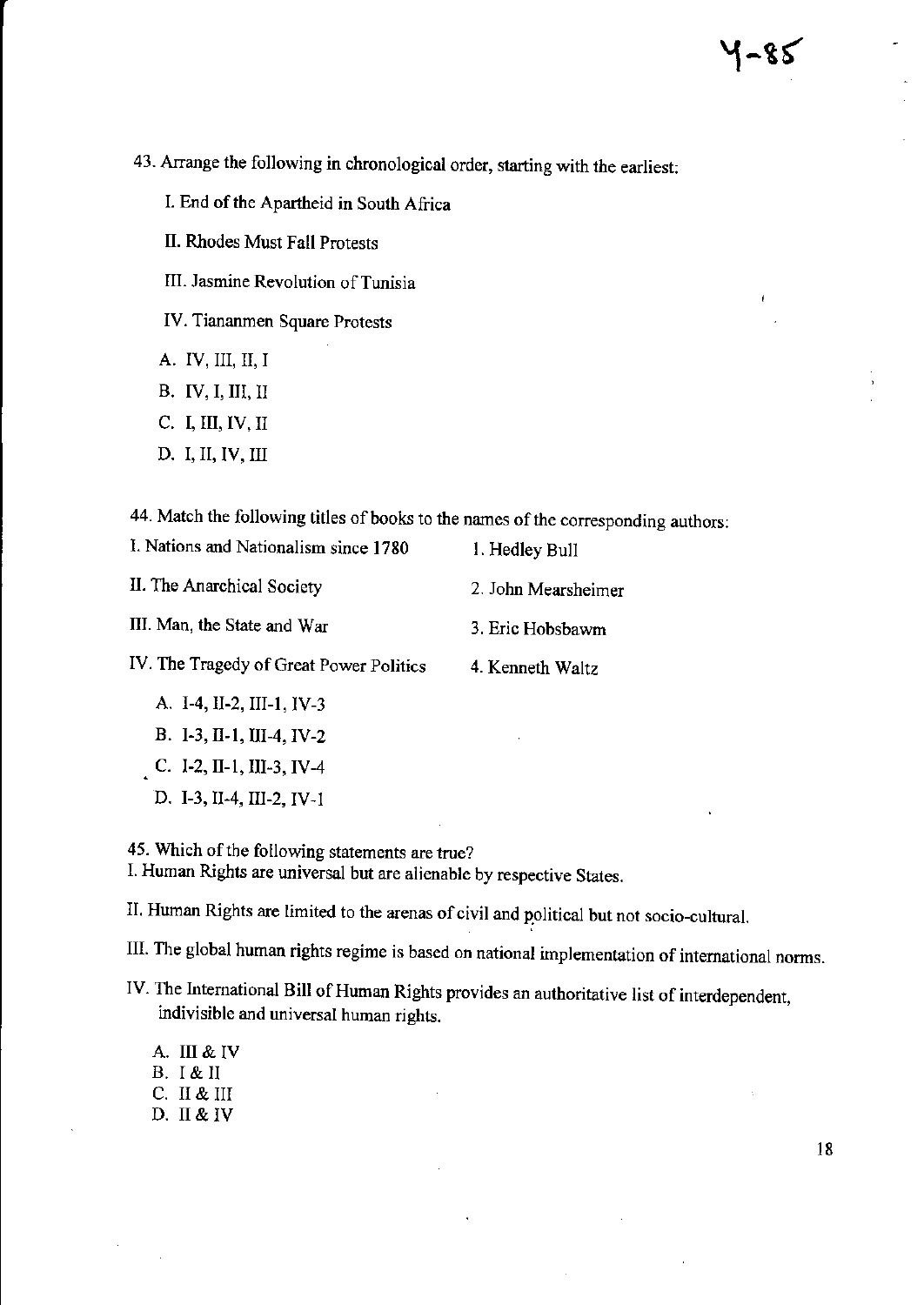46. According to W.W. Rostow, every country has to pass through five stages of economic development:

I. Traditional Society II. Drive to Maturity III. Pre-conditions of take-off IV. Take Off V. High Mass Consumption

Which of the following options has a correct order of the five stages?

A. I, II, III, IV, V B. I, III, IV, II, V C. III, IV, I, II, V D. I, IV, III, II, V

47. According to Karl W. Deutsch \_\_\_\_\_\_ is the ability to act in response to forecasts of future consequence in communication theory. Fill in the blank by choosing the correct option:

A. Lead

B.Gain

C.Lag

D. Load

48. States obey international law due to:

A. The goal of dictating international issues

B. Due to domestic public opinion

C. Fear of isolation, punishment and disorder

D. Wielding of global power through international cooperation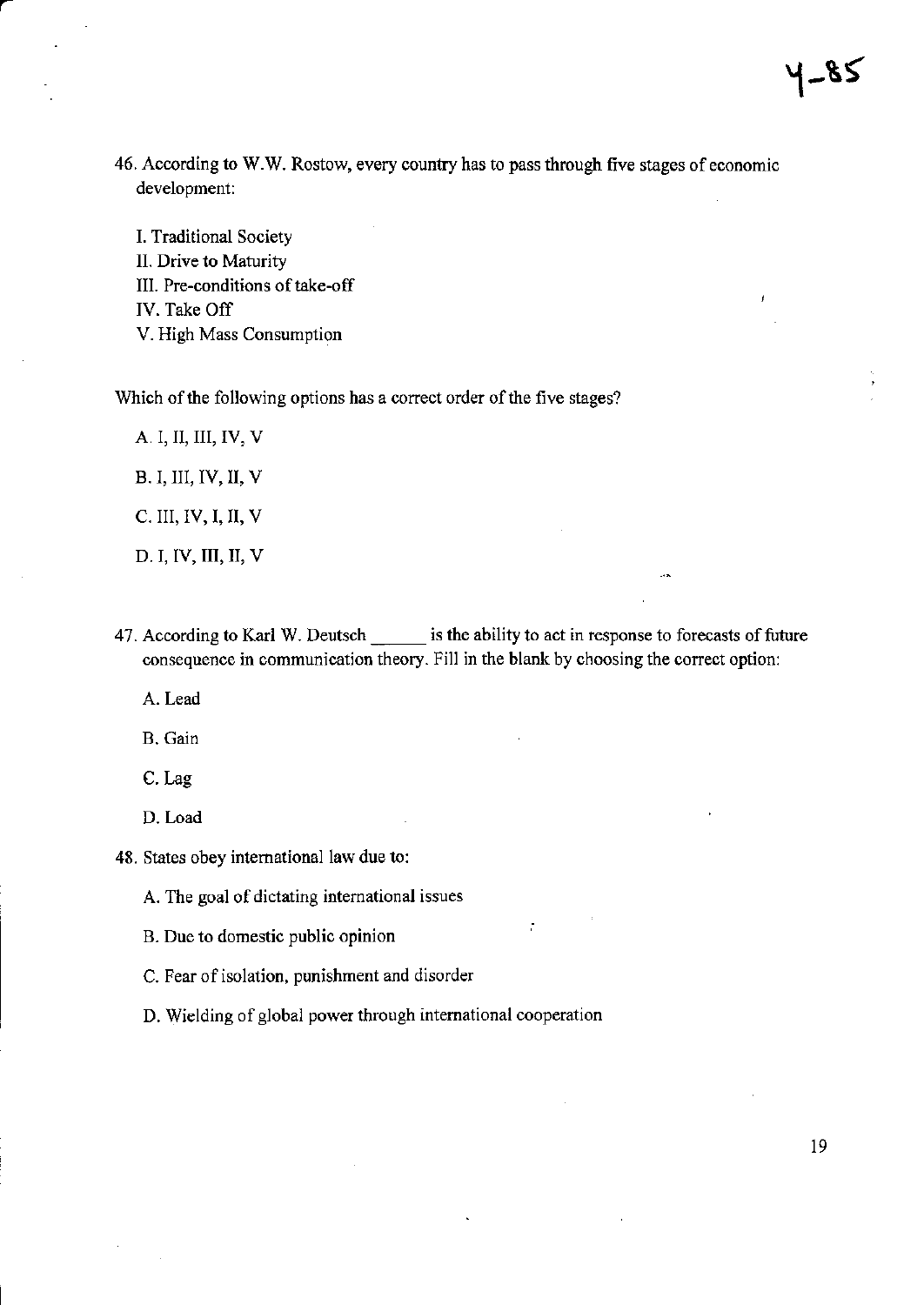49. Match correctly the items from List x (Countries) with items from List y (Foreign Policies):

- List x List y
- I. USA 1. BRl

II. China 2. Appeasement policy

III. India 3. Pivot to Asia

IV. France 4. Act East policy

A. 1-3, 11-4, III-I, IV-2

B. 1-4, 11-1, III-2, IV-3

C. 1-3, II-I, III-4, IV-2

- D. I-I, 11-2, III-3, IV-4
- 50. Which of the following is true about the Commonwealth of Independent States (CIS) fonned after the dissolution of the Soviet Union?

A. Loose federation

B. Loose confederation

C. Strong federation-

D. Strong confederation

51. Who propounded the theory of the 'emergence, development and collapse of civilizations' in the field of Foreign Policy Analysis?

A. Henry Kissinger

B. Joseph Nye

C. Francis Fukuyama

D. Samuel P. Huntington

52. Which of the following is true about 'provincial darwinism' in India?

A. Competition among Indian states for survival against centralist encroachments

B. Competition among Indian states for attracting investment and capital

C. Competition among Indian states for power and political control

D. Competition among Indian states for central subventions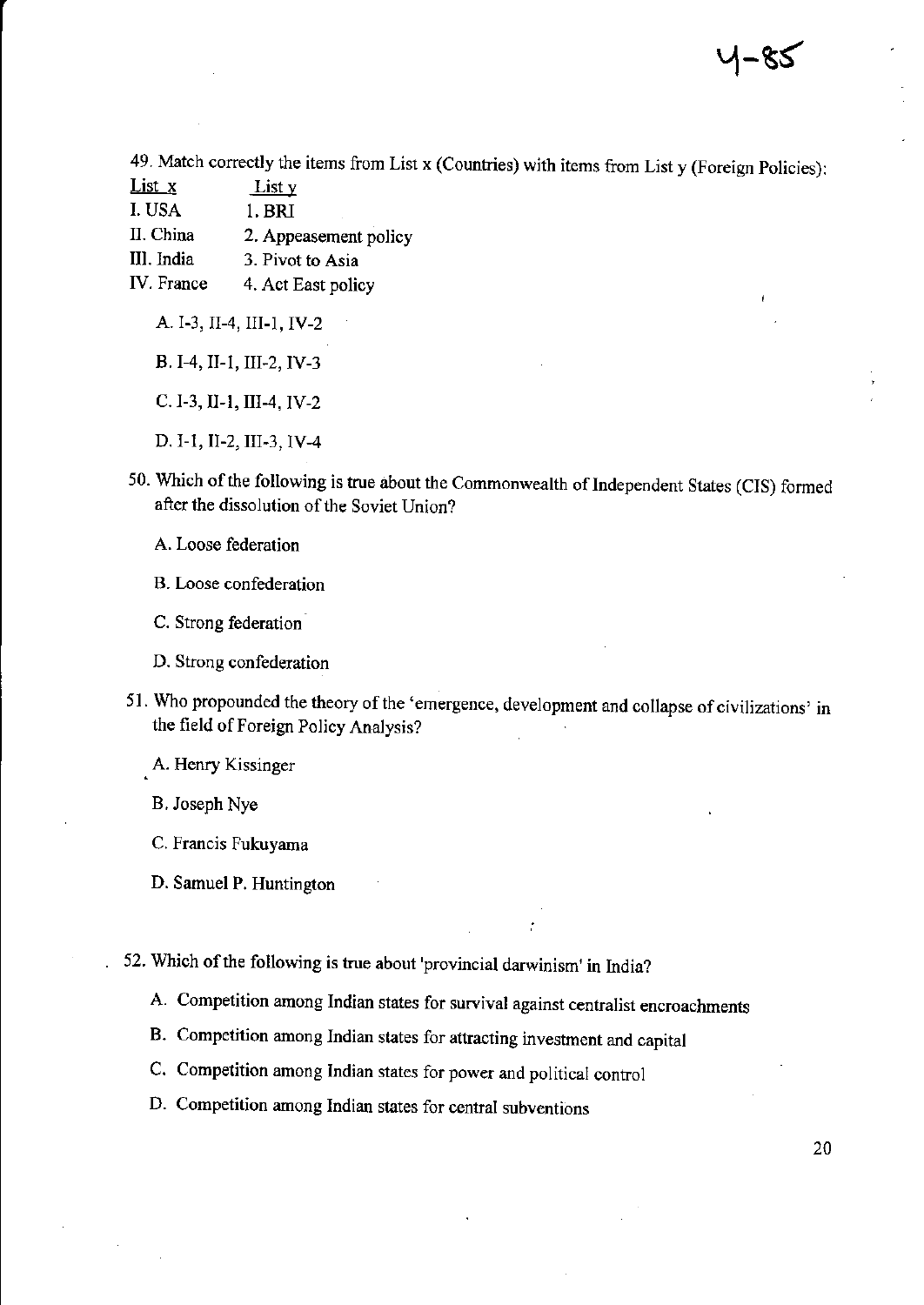- 53. Which of the following best captures the phenomenon of 'silent revolution' in India?
	- A. The silent and invisible penetration of market economy
	- B. The silent and irreversible withdrawl of public sector in India's economy
	-
	- C. The silent and invisible growth of the middle class<br>D. The silent moblisation of lower castes and their increasing participation and leverage for political power

54. Which of the fol1owing is considered to be one of the defining features of 'political society' in India?

- A. It is considered to be a democratic space occupied by the middle class
- B. A space of lower class characterised by its unruliness and temporality
- C. A civil and socially democratic space occupied by the upper class
- D. A civil and democratic space occupied by the depressed class

55. In the literature on politics of territorial/border change in India which of the following statements holds true?

- A. State borders are too rigid and they are unlikely to change
- B. State borders are very flexible and they can be changed very easily
- C. All state borders in India are artificial superimposition of the British raj
- D. State borders are 'sticky' and are not easy to change because they embed power relations

56. Which of the following makes Indian Supreme Court judges 'embedded negotiators' in dispensing justice?

- A. Indian Supreme Court judges are independent and impartial in dispensing justice
- B. Indian Supreme Court judges are influenced by, among others, their political views and ideological orientation, in dispensing justice
- C. Indian Supreme Court judges are unduly influenced by money power in dispensing justice
- D. Indian Supreme Court judges are driven by post-retirement executive favours in dispensing justice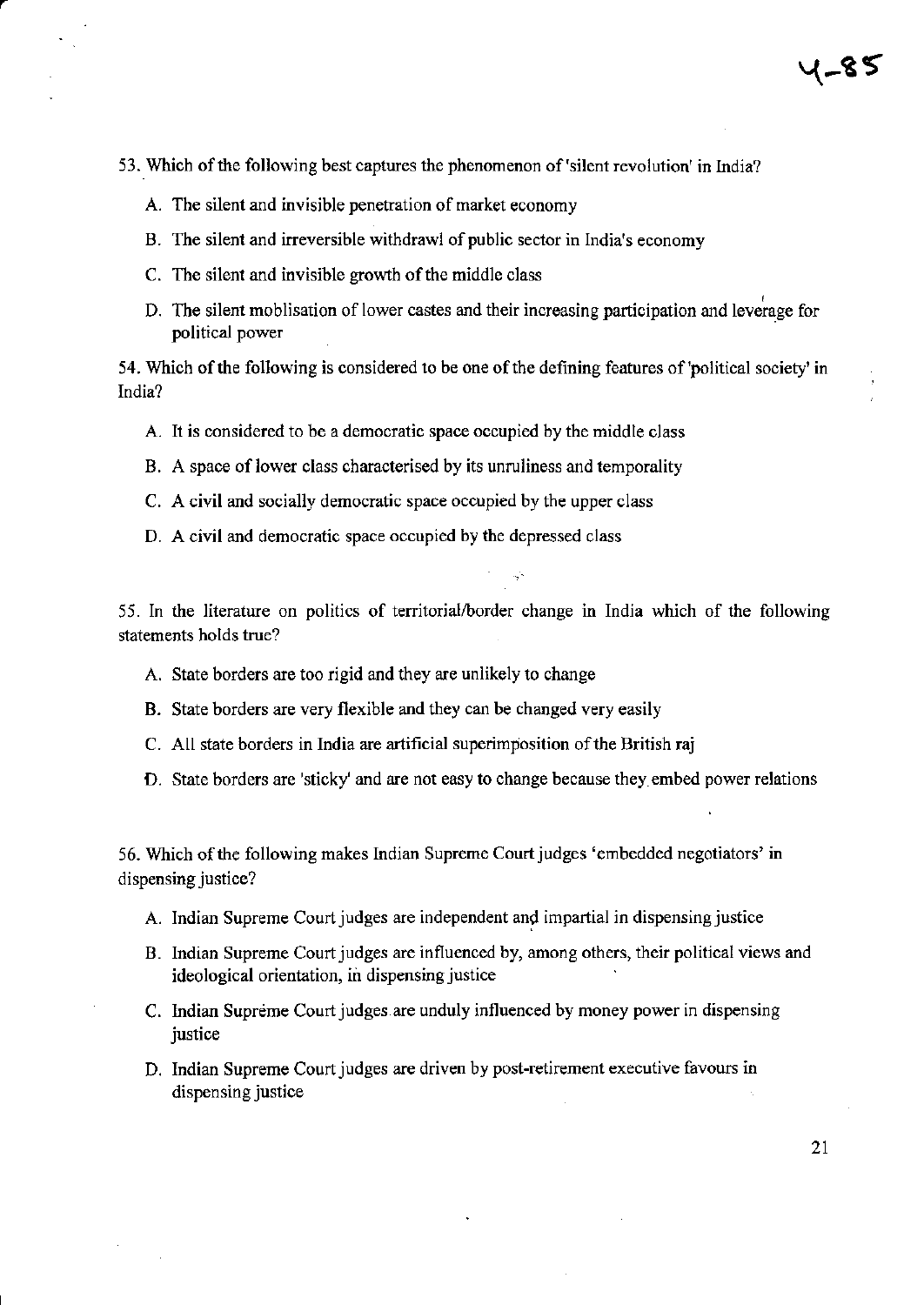57. In the era of coalitions, the idea of 'from hegemony to convergence' in India's party system means that:

- A. The Congress dominated India's party system and forged convergence across parties
- B. The BJP has emerged as the lone hegemon and completely monopolize the electoral system
- C. As the Congress lost its hegemony, lower-caste based parties converge among themselves to capture political power
- D. The end of Congress's hegemony and convergence of ideologies across parties blur the distinction between political parties
- 58. Who among the following is a famous sophist?

A. Plato

B. Aristotle

- C. Gorgias
- D. Thucydides
- 59. Who was the author of *Vindication of the Rights of Man?* 
	- A. Mary Wollstonecraft

B. Mary Shelley

C. J.S. Mill

D. Thomas Paine

60. Who among the following distinguished between work, labour and action?

- A. John Locke
- B. Giorgio Agamben
- C. Hannah Arendt
- D. Walter Benjamin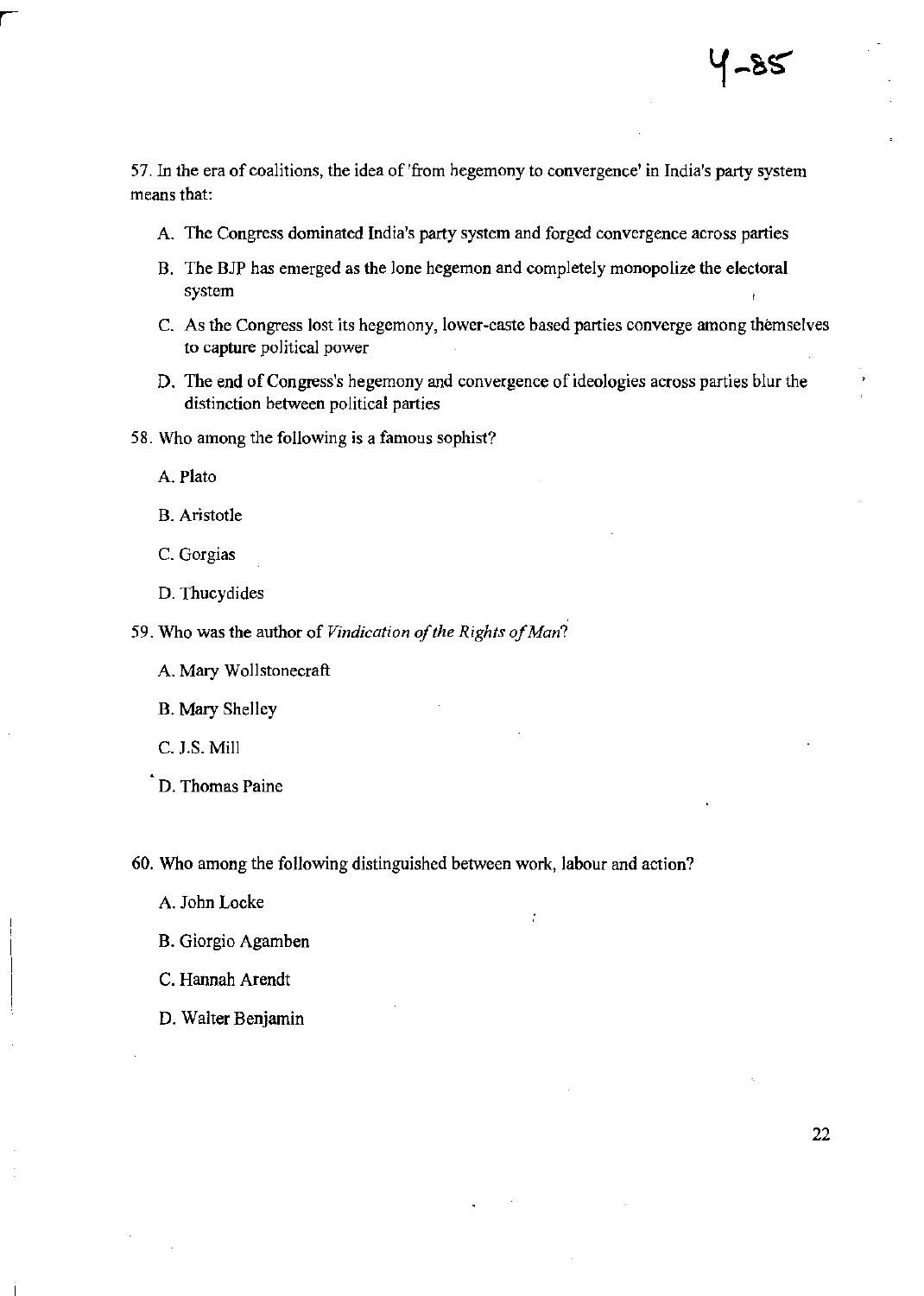- 61. John Rawls's 'original position' refers to
	- A. Conditions at birth
	- B. Pre-historical state
	- C. An imaginary theoretical construct
	- D. A classless society before the rise of private property
- 62. The term 'Asana' in Kautilya refers to
	- A. Seeking protection
	- B. The policy of remaining quiet
	- C. Seeking peace
	- D. Starting hostilities
- 63. Who among the following is a conservative feminist?
	- A. Judith Butler
	- B. Gayatri Spivak
	- C. Jean Elshtain
	- D. Luce Irigaray

64. According to Habermas, the paradigmatic example of communicative action is a:

 $\mathcal{C}$ 

- A. Promise
- B. Logical inference
- C. Command
- D. Rhetorical speech

1-85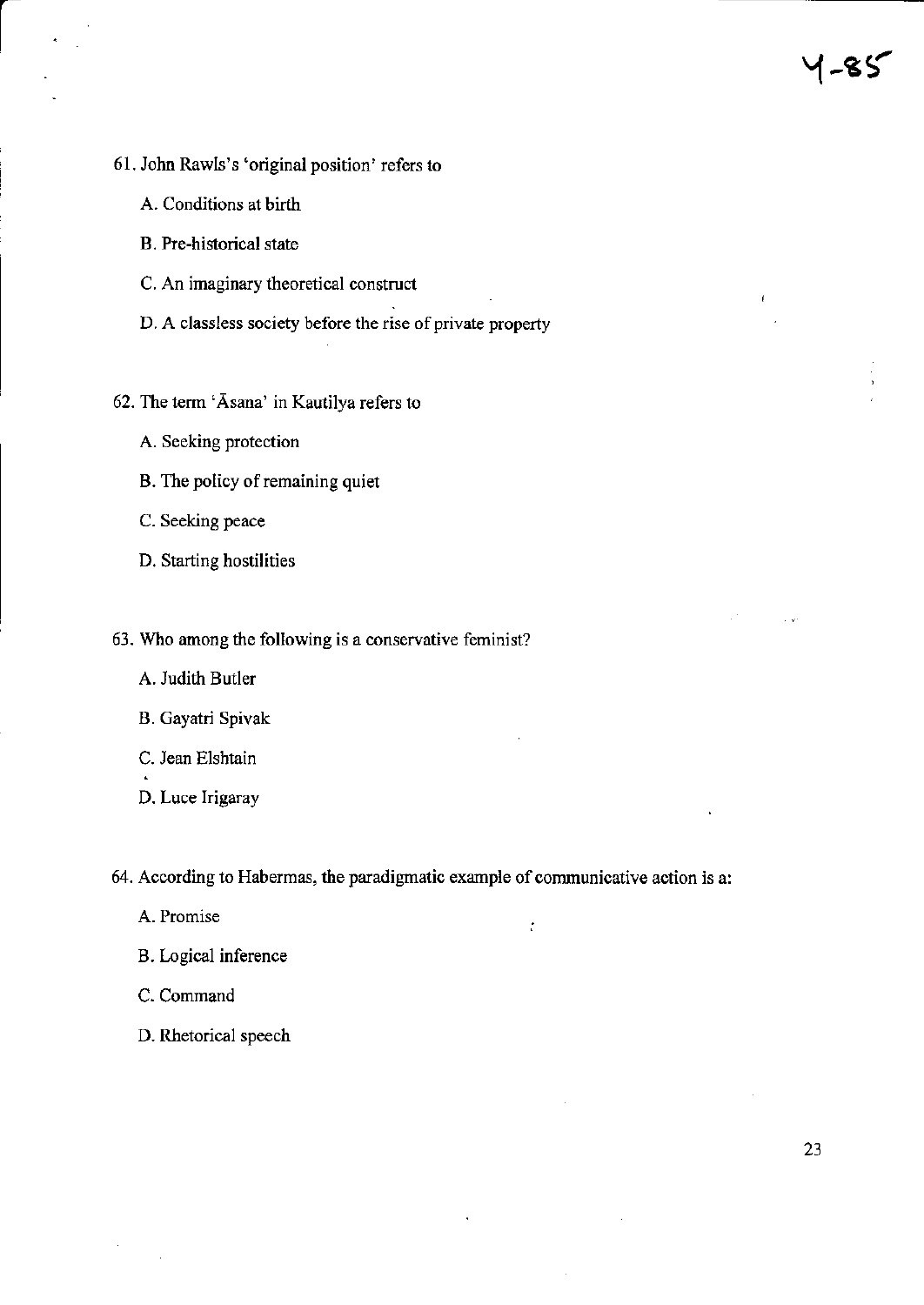65. Who has given the Mixed Scanning model of Decision Making?

A. Charles Lindblom

B. Amitai Etzioni

c. Yehezkel Dror

D. Herbert Simon

66. Which of the following assumptions come under McGregor's Theory Y:

I. Work can be as natural as play and rest

II. People will be self-directed to meet their work objectives if they are committed to them

III. People will be committed to their objectives if rewards are in place that address higher

needs such as self-fulfillment

IV. Most people can handle responsibility because creativity and ingenuity are common in the population

A. I, III, IV

B. I, II and IV

C.I and IV

• D. I, II, III and IV

67. According to Paul Sabatier and Daniel Mazmanian, which one of the following is an important condition for the successful implementation of a public policy?

A. Flow of information and balance of power and resources among stakeholders

B. Possessing substantial managerial and political skill by the implementing agencies

C. Local capacity and will (attitudes, motivation, and beliefs)

D. Balance of pressure and support

4-85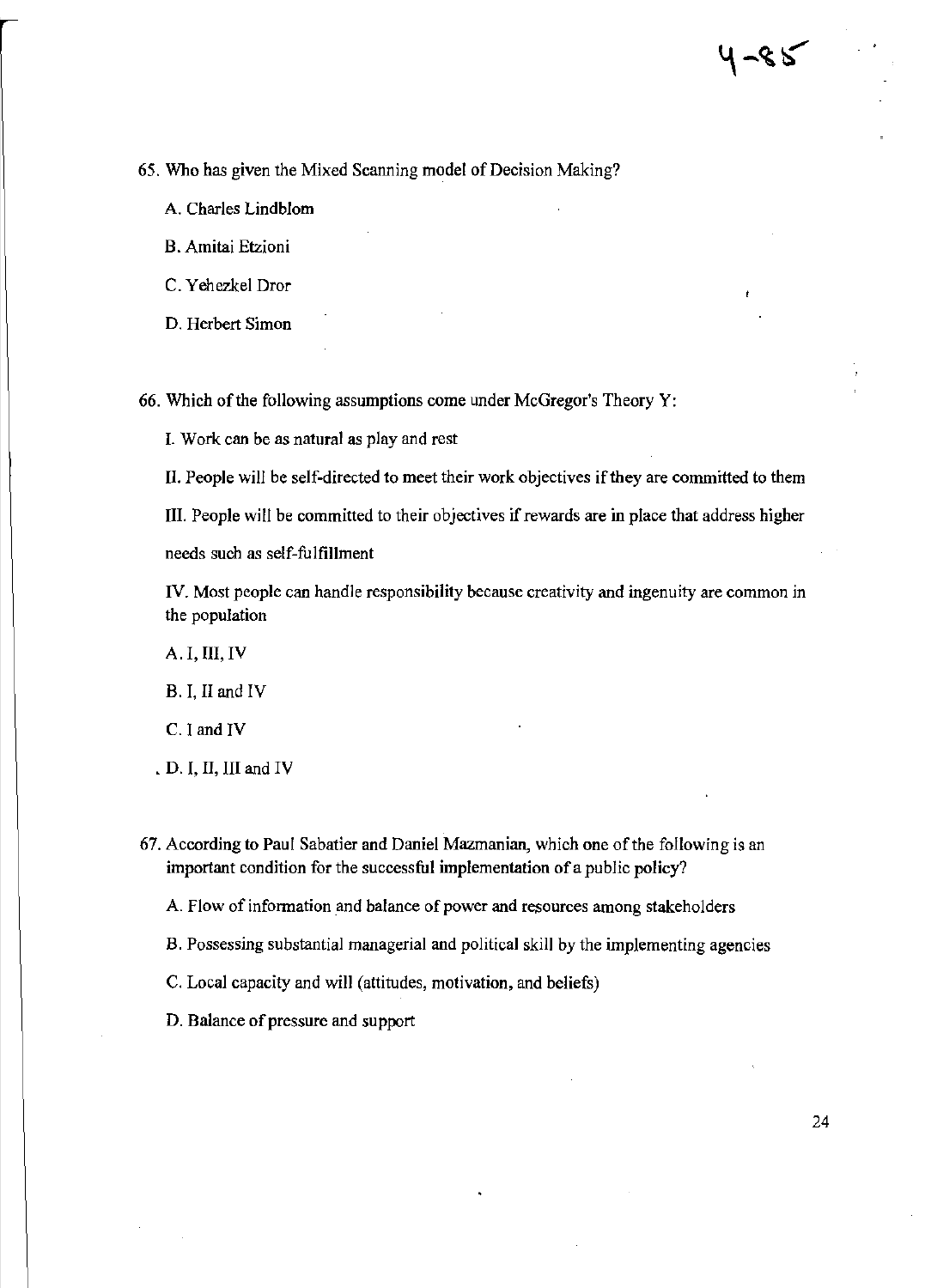- 68. Which of the following pairs are correctly matched?
	- 1. R. Elmore Backward Mapping Approach
	- II. H.E. Aldrich and S. Mindlin Power Dependency Approach
	- III. Eugene Bardach The Implementation Game
	- A. I and II
	- B. I and III
	- C. II and III
	- D. I, II and III
- 69. Likert Scale is used for measuring
	- A. Motivation levels
	- B. Attitudes
	- C. Leadership
	- D. Supervisor-Subordinate relations

70. Which of the following are the works of Abraham Maslow?

t

- I. Toward a Psychology of Being
- II. The Psychology of Science: A Reconnaissance
- III. Eupsychian Management: A Journal
- IV. The Farther Reaches of Human Nature
- V. The New State
- A. I, II, IV, V
- B. I, III, IV, V
- C. I, II, III, IV
- D. II, III, IV, V